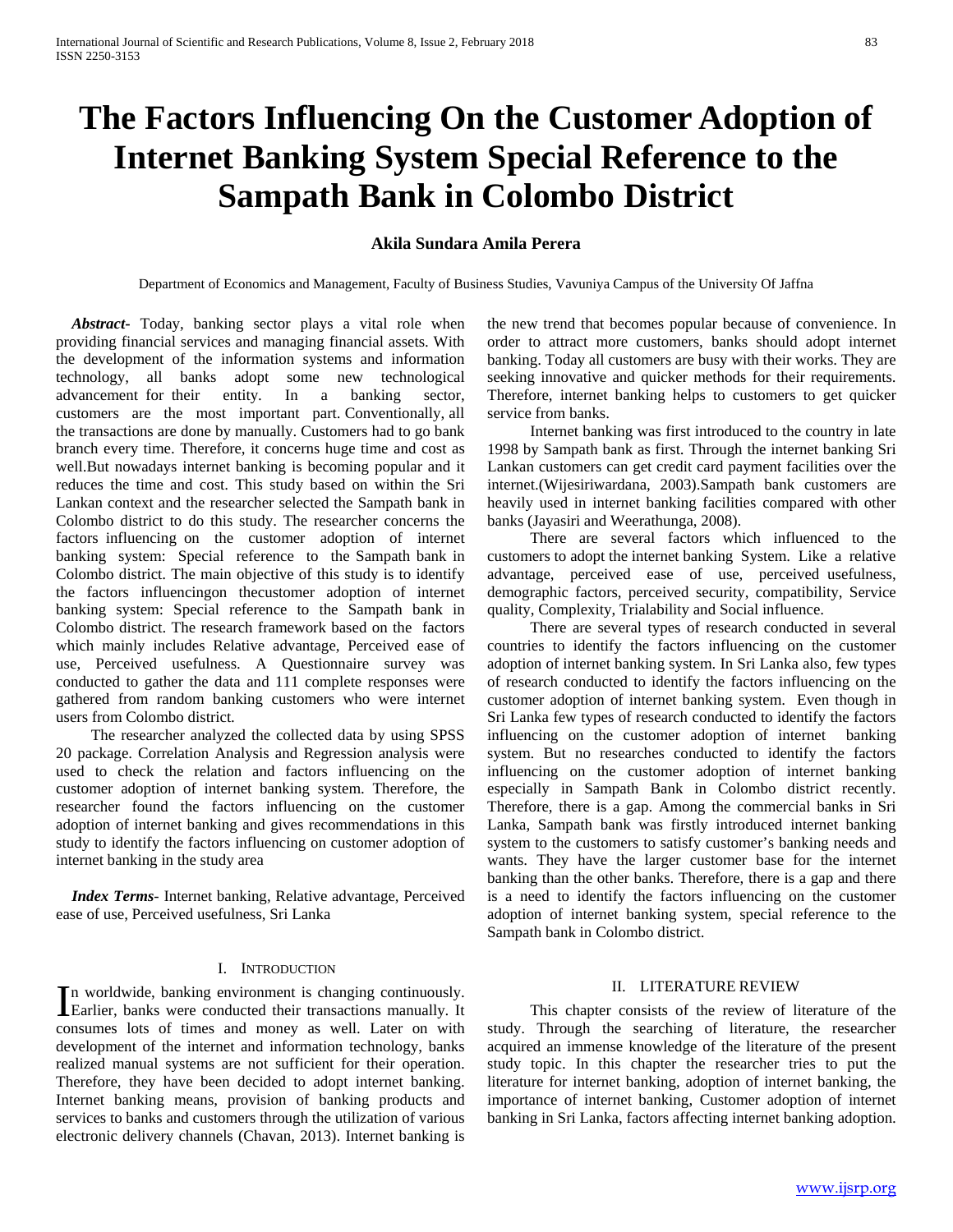By considering this literature review, the researcher identifies the research gap and does the study to fulfill that gap.

### 2.1 Internet banking

 Internet banking facilitates for bank customers to carry out financial transactions on their own through the use of a secured internet website operated by the commercial bank, a retail or virtual bank, credit union or building society (Edojariogba, 2014).Internet banking becomes as the new trend and it comes as the latest technology in the current era. Due to the development of technological advancements ATM's, credit cards, debit cards, Tele-banking, internet banking have become as effective delivery channels. It helps to deliver traditional banking products. Banks have realized that the internet helps to expand their performance local into global(Mavri and loannou, 2006).

 Internet banking becomes popular day by day. Every person are busy with their works. They are seeking immediate services from the banks to maximize their benefits. Instead of paper banking now moves to the paperless banking systems. It helps to get quicker services with a minimum time and cost. Customers can use internet banking facilities during 24 hours while staying anywhere such as home, business, and etc. Moreover, internet banking calls many names. Such as, E-Banking, Online banking, virtual banking. Bank customers can access their accounts through the internet. Here, Customers are given their own user names and password, by the banks to access their accounts. By using their own user name and password they can do their all transactions without going to the banks (Burnham, 1996).

 The concept of internet banking activities performed through electronic networks. It is the most recent delivery channel of banking services which is used for both business to business (B2B) and Business to customers (B2C) transactions. By using internet banking customers can get varieties of services. Such as, payment of bills and invoices, transfer of funds between accounts, applying for loans, payment of loan installments, sending funds to third parties via e-mails or internet connections regardless of where the client is located (Rahman,2002). Internet banking is the cost effective and cheapest delivery channel which reduces a large number of staff needs. Because no need a large number of employees to do their transactions. All the transactions can be done through the internet. Internet banking provides competitive advantages to the banks (Ortega, Martínez and Hoyos, 2007).With the development of the information technology banking sector's performance boosts day by day. Banks should consider reducing the inconvenience, minimizes cost of transactions and time saving to be important (Kaleem, 2008).

### 2.2 Adoption of internet banking system

 The internet has an ever-growing importance in the banking sector because of the advantages. It brings to both the entities and their customers. Age, education level, income and occupation are the most influential demographic factors affecting internet usage. Typical internet banking users tend to be well educated, relatively young and are high income earners. It has been widely recognized that the demographic factors have a great impact on consumer attitudes and behavior towards internet banking (Karjaluoto, 2002).The more people feel secure, the more they will adopt internet banking service. The factors affecting the acceptance and adoption of new innovation is the level of security or risk associated with it (Cooper and Schindler, 2001).

 Technological advancements are very essential for people and human life. Because it helps to save time and money. Information technology is becoming expansion nowadays and people tend to use it. New technological advancements have introduced varieties of changes in the world and business era (Qureshi, Zafar and Khan, 2008).

 There are several factors which influence to the internet banking adoption.(Laforet and Li, 2005).They highlighted that person's demography, motivation and behavior towards different banking technologies and individual acceptance of new technology. It has been highlighted that consumer's attitude toward online banking are influenced by basic experience of computer knowledge new technological advancements.

 When customers are adopting the internet banking they should consider several factors. Such as, password integrity, privacy, data, encryption, hacking, and the protection of personal information(Benamati and Serva, 2007).Consumer involvement is very essential for internet banking, as it requires the consumer to maintain and regularly interact with additional technology (a computer and an internet connection)(Jane, Hogarth and Hilgert, 2004)consumers are using internet banking an ongoing basis and need to acquire a certain comfort level with the technology to keep using it(Kaestner, 2008).

### 2.3 Importance of internet banking

 Internet banking is very important for both customers and banks. Because, internet banking gives significant importance to the banks and customers. It has been said that low cost internet banking sites will be to commoditize convenience. It simplifies banking performance. Therefore banks can get competitive advantage .on the other hand customers can possess convenience when they are getting service from banks. As well as it is a low cost alternative to the customers (Hamilton, 1996).

 The types of product and services offered through the internet frequently use less staff. No need to deploy a large number of employees to carry out the transactions. Ideally, internet banking should not be charged any fees and that are free from charge.

 However, certain transactions, such as check cancellations and wire transfers would still require administrative charges. Since the cost of operating internet banking services is low, Internet banks should look for opportunities to lower the charges and transfer the cost saving to customers (Tan and Teo, 2000).

 Internet banking facilitates benefits to the both banks and customers. Comparing to the traditional banking, it gives some valuable benefits to the customers and banks. Customers can possess lowers transaction cost; provide 24-hour services; ensure increased security and control over transactions; reduces fraud risk; performs higher volume of transactions with less time; increases number and volume of value payment through banks; allow remote transactions facilities that replace physical presence of a customer in a bank branch and; increases transactions speed and accuracy.bus traditional banking is more time consuming and high cost method (Rahman, 2002).Internet banking very essential for long-term survival of banks(Burnham,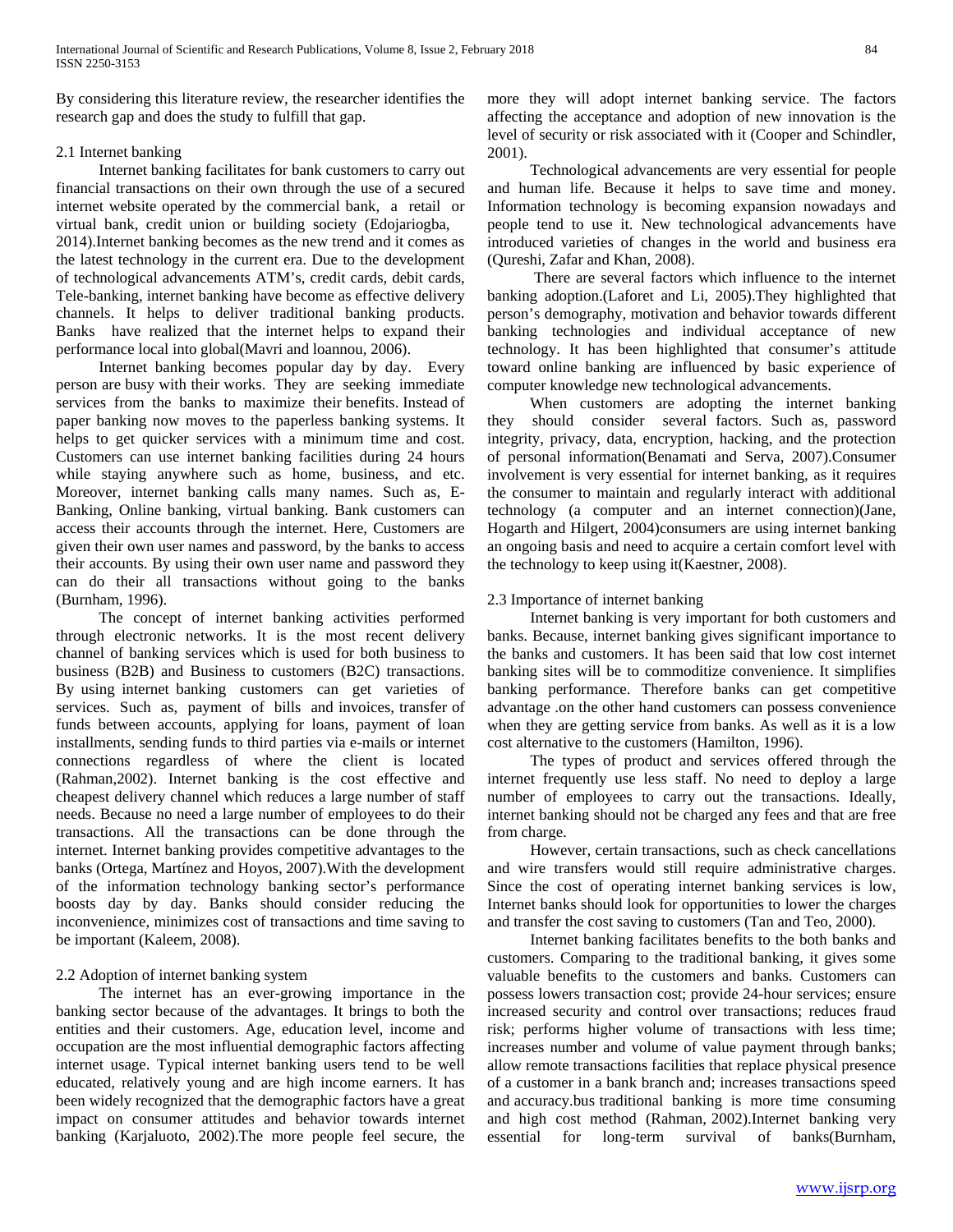1996).customers can access their accounts 24 hours a day even 7 days a week. Therefore, it has been said that internet banking is more accessible than traditional banking. It is a very cheapest method to customers and free from charges. Furthermore, ebanking from customer's point of view is that most banks provide account aggregation services at least internally (Sathye, 1999).According to the (Shah and Clarke, 2009) Customer first approach is very essential for internet banking. Customers' very important part when providing the internet banking facilities. Bank should identify the different needs of the customers. In modern trend shows that customers want great choice.

### 2.4 Customer adoption of internet banking in Sri Lanka

 In Sri Lankan context, banks are not real use of internet banking adequately. As a developing country, it may be happened due to the various difficulties and problems. Due to the lack of infrastructure and lack of technological advancements, banks are not real use of internet banking (Jayasiri and Weerathunga, 2008). In Sri Lanka most of the people unawareness about the internet banking and what are the benefits of that. Most of the private banks are providing internet banking facilities than state banks in Sri Lanka. Sri Lankan customers are not using IT driven banking services very much. Most of the Sri Lankans are not very much familiar with the technology and they are not adopting technological services very much (Suraweera et al., 2011).

### 2.5 Factors affecting on the internet banking system

 There are several factors which influence to the customer adoption of internet banking system. They are,

### 2.5.1 Relative advantage

 "Relative advantage is the degree to which an innovation is perceived as being better than the idea it supersedes"(Rogers, 1983).Further, he stated that relative advantage is mostly referred to in terms of expediency, saving of money, effort and time, and reduced inconvenience in using or adopting an innovation. Relative advantage is giving economic profitability. Some specific types relative advantages are need to be considered by adopters when they are adopting the new innovation. Such as economic and social. Therefore, relative advantages are very important to the adopters.

 In the e-service context, users may perceive a relative advantage in assessing the internet and use its website services from any location at any time of the day. Online services present other advantages for the organizations in addition to providing continuous access. They potentially contribute to valuable promotions of the company; enhance the quality and speed of customer services; create competitive advantages; entice shoppers and encourage customer interaction; support core business functions that are integral to business strategy, and provide new business opportunities by increasing market presence and facilitating online purchasing.(Polatoglu and Ekin, 2001).

 Relative advantages are very important when adopting the new innovation (Tornatzky and Klein, 1982). Internet banking gives various relative advantages to the customers. Such as, customers can access their accounts at any location, 24 hours services, convenience to users; they can check their account easily(Tan and Teo, 2000).Internet banking facilitates many advantages than the traditional banking. There are two types of perceived benefits. Such as direct and indirect advantages. Direct advantages mean immediate and tangible benefits of internet banking. Such as, faster transaction speed and information transparency. On the other hand, time saving, no need many paper documents, accurate information available at any time. Indirect advantages mean that are less tangible and difficult to measure. Such as 24 hours services, news updates, stock quotations (Lee, 2008).

### 2.5.2 Perceived ease of use

 Perceived ease of use is "the degree to which a person believes that using a particular system would be free of effort." that means freedom from difficulty. Further, he found that less effortful system increase person's job performance (Davis, 1989).

 Perceived ease of use had a significant effect on usage, intention, it is an important predictor. Perceived ease of use can be an important determinant, perhaps even more than perceived usefulness, of information system success when processoriented issues are at the forefront of users' minds (Venkatesh and Davis, 2000).

 Perceived ease of use directly or indirectly effects on perceived usefulness. Information technology that is easy to use will be less threatening to the individual. (Moon and Kim, 2001)Perceived ease of use positively influences on internet banking adoption. The more the consumer perceives electronic banking as easy to use, the more he or she is likely to adopt internet banking (Blachander, 2001).

### 2.5.3 Perceived usefulness

 Perceived usefulness is very important and has been widely recognized in the field of internet banking. Using a particular system will enhance his or her job performance (Davis, 1989)it is the primary prerequisite for mass market technology acceptance, which depends on consumers' expectations about how technology can improve and simplify their lives. Perceived usefulness has a positive effect on the adoption of information technology (Safeena, Date and Kammani, 2011).

 Internet banking can be used for various purposes. It is used for doing many tasks. The decision to use new technology is determined by the extent to which a person believes that it is cost effective in providing goods or services compared to the current method.(Davis, Bagozzi and Warshaw, 1989)

### 2.5.4 Demographic factors

 Demographic factors, age income, education, occupation were significant factors for internet banking adoption. Consumers who are younger, affluent, well educated, with computer ability, with experience of other banking technologies, with occupation related to computer or the internet, and with a long time horizon for saving and spending are more likely to adopt internet banking.(Min Kim, Widdows and Yilmazer, 2005)The age of the customer is directly affecting the rate of usage of e- banking. Since the younger generation is more familiar with internet based work, so they tend to use e-banking more than the others(Jayasiri and Weerathunga, 2008).The individuals who tended to use the internet early in European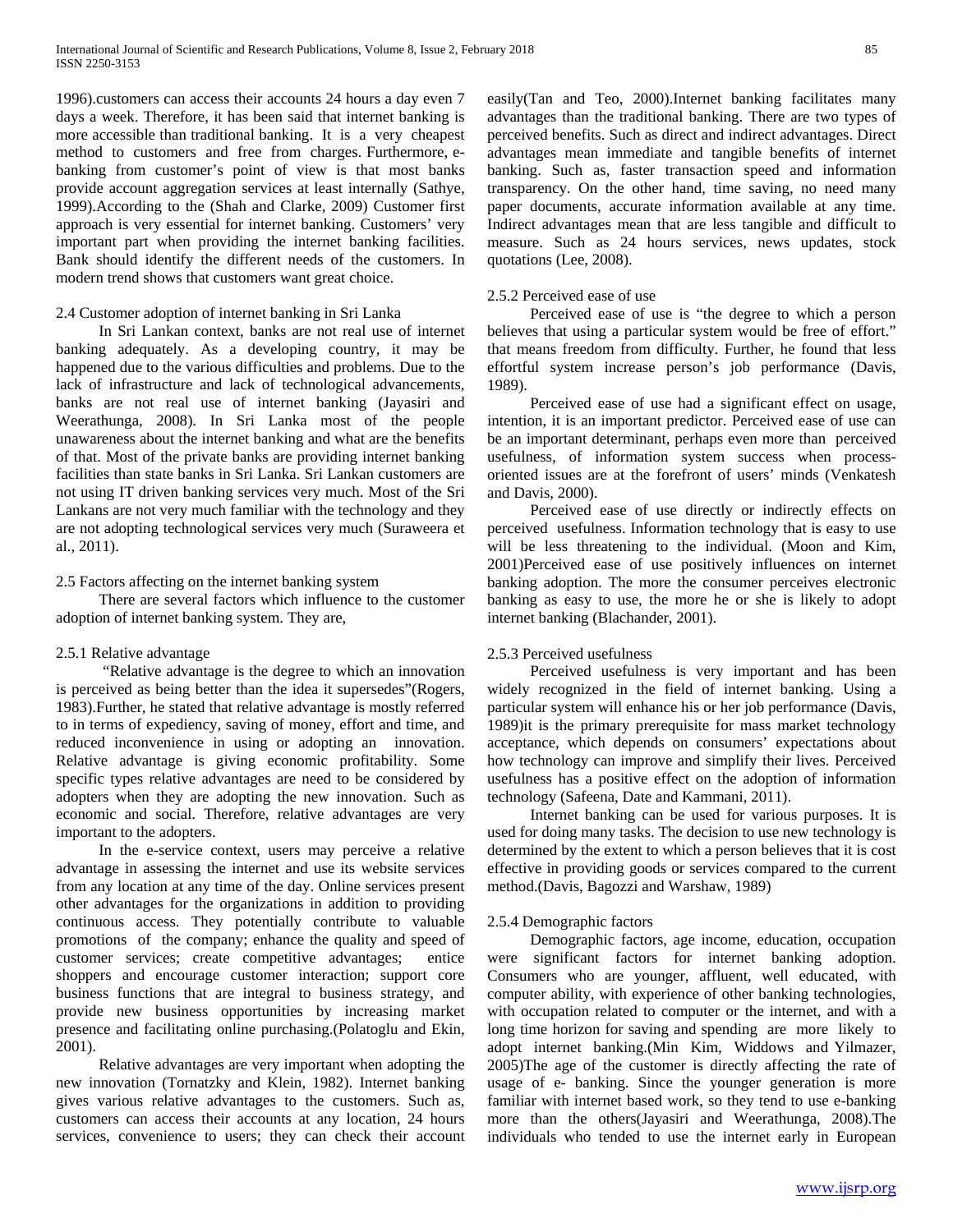Countries were young males, with a high level of income and education. People with high educational attainments may have the talent for computers and acquire good information processing skills. These qualities are affecting in the context of internet banking and, therefore, a relationship can be seen between formal education and adoption(Madden and Savage, 2000).Age, education level, income, and occupation are the most influential demographic factors affecting internet usage(Karjaluoto, Mattila and Pento, 2002).The adopter of a new technology is typically younger, has a good income appropriate level of education and more reactive to new innovation than the nonadopter. Innovative individuals have positive attitudes, ability to communicate with others and a high level of social participation (Rogers, 2003).

### 2.5.5 Security

 Security concept means, the ability to protect against potential threats. Further, he explained that security helps to protect consumer information and their financial transaction. Security describes e –commerce website is perceived to be secured and ability to protect other information from potential threats. In online environments, security is defined as the ability of the online company website to protect consumer information and their financial transactions data from being stolen during transmission (Hua, 2009).

### 2.5.6 Compatibility

 Compatibility can be defined as which the innovation fits with the potential adopter's existing values, previous experience and current needs (Rogers, 2003). New innovation should be matched with the potential adopter's needs. An innovation should be matched with the individual's job responsibilities and value system.(Tornatzky and Klein, 1982)Internet banking can be recognized as a delivery channel that is compatible with the profile of the modern day banking customer, who is likely to be computer-literate and familiar with the internet. Therefore, more people use the internet, and people perceive that the internet as compatible with his or her life styles, the more likely that the individual will adopt internet banking (Tan and Teo, 2000).Compatibility with online services was found to be highly related to experience with computers and English language comprehension (Carter, 1997).Compatibility can be designed as English interfaces. Most E-services are designed with English interface to serve western users. Therefore; language is one of the major obstacles potentialities affecting E-service adoption in Saudi Arabia. The Saudis speak Arabic as do many Arab nations in the Middle East and English. Yet most software and Internet applications are developed and designed in English (Ghaith, Sanzogni and Sandhu, 2010).

### 2.5.7 E-service quality

 Service quality has been recognized as an important factor in an electronic service environment. Over the last 20 years, service quality and ways to measure it has been analyzes great deal(Buckley, 2003).However, there are disagreements in what eservice quality really means(Zeithaml, Parasuraman and Malhotra, 2000).E-service Quality is very essential for service providers when delivering online services. That means, quality could be seen as a representation of the entire service delivered through the online service providers(Gronroos, 2000) and characteristics such as age, gender, income level and experience and technology tendency may affect the customer perceptions and evaluations of the service and consumer satisfaction(Zeithaml, Parasuraman and Malhotra, 2000).

### 2.5.8 Complexity

 "Complexity is the degree to which an innovation is perceived as difficult to understand and use"(Rogers, 2003).Complexity or ease of use is very important factors which affect on users intentions to use or to adopt a new technology(Venkatesh and Davis, 2000).Further, they found that in the online context perceived ease of use variable on adoption of e-services. An innovation with substantial complexity requires more technical skills and needs greater implementation and operational efforts to increase its chances of adoption. As the internet is very user- friendly with its "point and click" interface, it is likely that potential customers may feel that internet banking services are less complex to use, and hence, would be likely to use such services(Tan and Teo, 2000).

### 2.5.9 Trialabilty

 Trialability has affected on internet banking adoption. Trialability is the degree to which an innovation may be experimented with on a limited basis (Rogers, 1983).Potential adopters who are allowed to experiment with and innovation will feel more comfortable with the innovation and are more likely to adopt it (Rogers, 1983).Thus, if customers are given the opportunity to try the innovation, certain fears of the unknown may be minimized. This is especially true when customers find that mistakes could be rectified, thus providing a predictable solution (Tan and Teo, 000).

### 2.5.10 Social influence

 Social influences can be occurred through the face to face communication. The opinion of friends and neighbors, the judgment of one's peers or the influence of the family are all social influences(Du Plessis and Rousseau, 1999).Social pressures plays an important role in the concept of internet banking. Internet is such broadly discussed topic that social pressure plays an important part in explaining its usage. It follows therefore that social pressures may also affect internet banking. Social pressures can start from any group such as parents, colleagues, and friends. whilst would be difficult to predict how a particular group could influence an individual in the adoption of internet banking it is never the less possible to assert that there is some influence by others on an individual's intention to adopt internet banking(Cheung, Chang and Lai, 2000).

 Classmates and friends are likely to have an influence on potential adopters and users of internet banking. Social factors are a dominant force that not only influence consumers to adopt internet banking, but also influences them to continue banking by internet. This suggests that strategies should be implemented to attract potential adopters through the reference of friends, colleagues and family members. This can be achieved by offering member referral rewards (Cheung, 2000).The opinion of reference group is an important factor influencing the adoption of internet banking. To bring internet banking to the attention of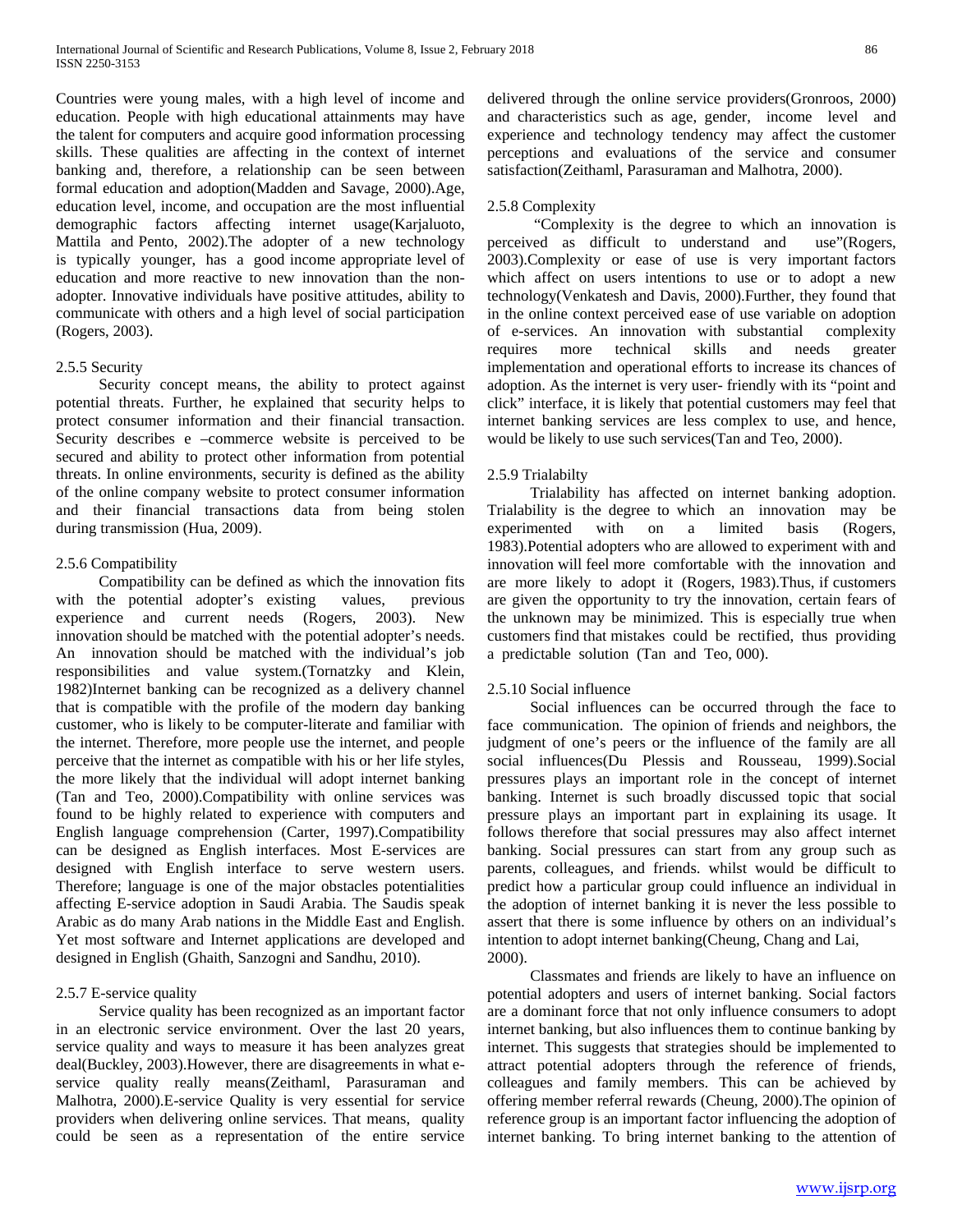reference groups, banks should be more actively promoting their online services. With greater awareness people are more likely to start discussing the advantages and disadvantages of internet banking. Once people perceive that its positive aspects out weight any negative aspects, they are more likely to adopt internet banking(Du, 2002).Because consumers are often influenced by the opinion of others, it is important therefore that marketers identify these influences and understand the impact they have on the adoption of internet banking.

 Among these factors most of the researchers identified the following factors are strongly influence on the customer adoption of internet banking system. They are relative advantage, perceived ease of use, perceived usefulness (Amin, 2007).

 Therefore, based on authors, this research also considering perceived usefulness, perceived ease of use and relative advantage are the important factors.

### III. RESEARCH METHODOLOGY

 Concepts or Constructs are ideas that represent the phenomenon. Conceptualization is the process whereby these concepts are given theoretical meaning. The concepts of the study can put in a conceptual framework. The conceptual framework consists of concepts that are placed within a logical and sequential design. By considering about the literature review, the researcher got the knowledge regarding the main concepts of the study and developed the conceptual framework. The study concerns about the factors influencing on the customer adoption of internet banking concepts. The researcher used three main factors (relative advantage, Perceived ease of use, Perceived usefulness) as independent variables and the internet banking adoption as dependent variable. This conceptual model is used to indicate the relationship between the variables or constructs, which are involved in this study. The researcher has developed own conceptual model for the purpose of the study. The ideas are generated after the relevant literature is reviewed. The following conceptual model (shows in figure 3.1) is summarized as follows.



**Figure 3.1 Conceptual framework** 

### 3.1 Internet banking adoption

 According to the several literatures the following concepts come under the internet banking adoption.

 Adoption of internet banking showed there are several factors predetermining the consumer's attitude towards internet banking such as person's demography, motivation and behavior towards different banking technology and individual acceptance of new technology. It has been found that consumer's attitudes towards internet banking are influenced by the prior experience and of computer and new technology(Laforet and Li, 2005).According to the (Benamati and Serva, 2007) the adoption internet banking forces consumers to consider concerns about password integrity, privacy, data encryption, hacking, and the protection of personal information. There are nine dimensions under the internet banking adoption. Those dimensions can be shown as follows.

Awareness of the information technology comfort level with the technology, security and privacy, basic experience of computer knowledge, consumer interest, easy to access, easy to use, accessibility and reliability internet access.

### 3.2 Relative advantage

 Relative advantage is the degree to which an innovation is perceived as being better than the idea it supersedes (Rogers, 1983).There are five items under this dimension. Those are, managing finance, time saving, Comfortable communication, managing transaction, 24 hours service.

### 3.3 Perceived ease of use

 Perceived ease of use is "the degree to which a person believes that using a particular system would be free of effort" (Davis, 1989).There are five items under this dimension. Those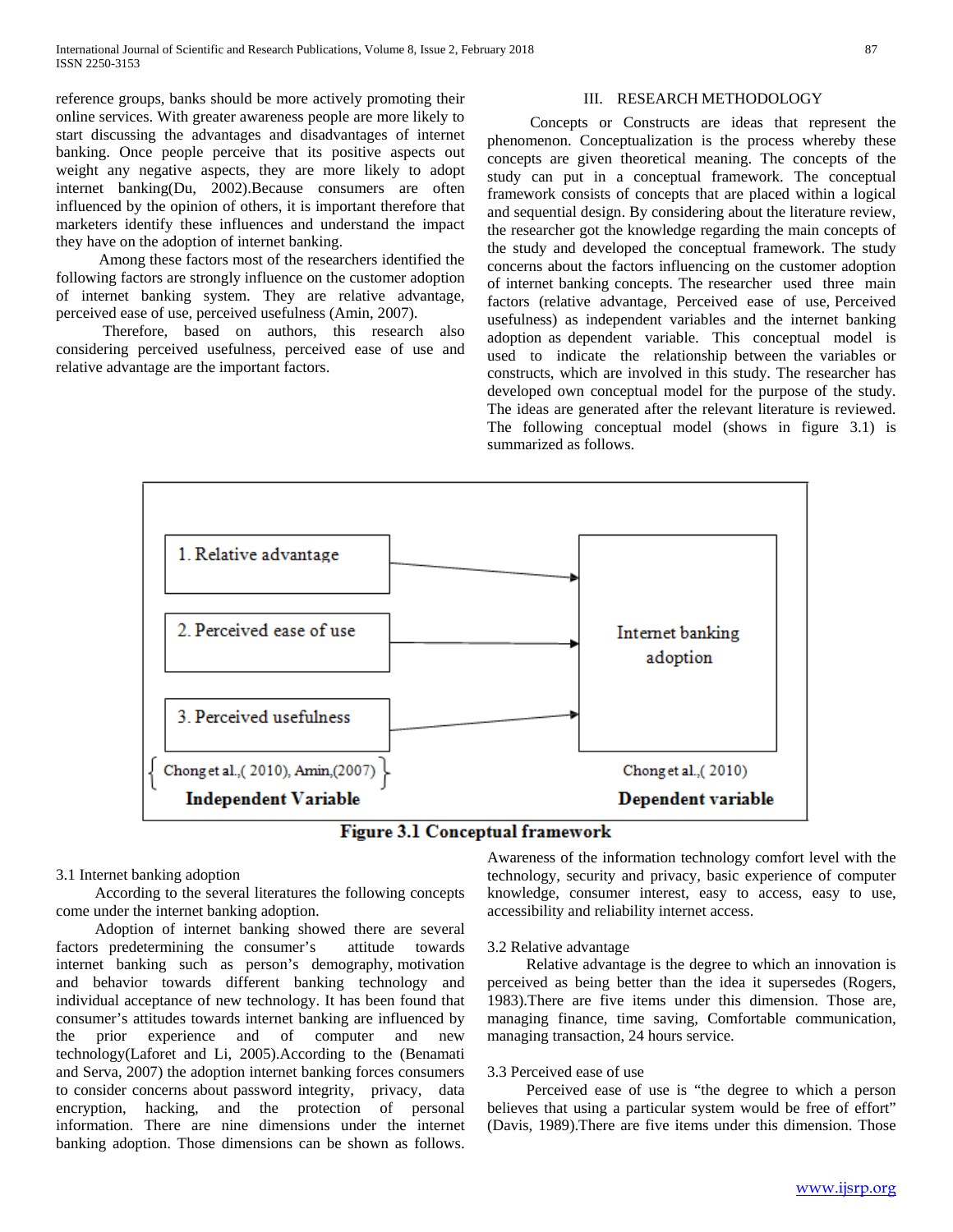are, Clear and understandable, does not require a lot of mental effort, Easy to use, Learning to use, flexible.

### 3.4 Perceived usefulness

 Perceived usefulness means, using a particular system will enhance his or her job performance (Davis, 1989). There are five items under this dimension. Those are improve performance, easier to do banking activities, enables to accomplish banking activities, increase the quality or output of banking activities, internet banking site useful for banking activities.

### 3.5 Hypotheses

 From the conceptual model researcher has developed the following hypotheses.

 H1: There is a positive impact of relative advantage on customer adoption of internet banking

 H2: There is a positive impact of perceived ease of use on customer adoption of internet banking

 H3: There is a positive impact of perceived usefulness on customer adoption of internet banking

### 3.6 Methodology of the study

3.6.1 Sample

 Sampling is a process of selecting a subset of a randomized number of members of the population of a study and collecting the data. The researcher used a survey study to do this research. In this research, the researcher considered the Sampath bank in Colombo district. The Researcher selected research sample of 111 customers of Sampath bank in Colombo district. It has been distributed among customers. Questionnaires were issued on the basis of convenience sampling method.

### 3.6.2 Data collection

 In this study, researcher has used primary data and secondary data collection method. Primary data were collected by using questionnaire. Primary data collection method is the important data collection method in this study. The researcher issued questionnaires to collect primary data. Questionnaires were distributed by the researcher individually. Each completed questionnaires were checked immediately and was entered for data analysis. Those were responded by the customers of the Sampath bank in Colombo district.

 Secondary data were used to get the knowledge about the factors and internet banking adoption concepts, to get the information about the literature of this study and for write some descriptions regarding the concepts and variables of the study. The secondary data were collected by using internet and journal articles.

### 3.6.3 Questionnaire development

 The researcher prepared the questionnaire for the study by including three sections in the questionnaire. All the questions were prepared as closed ended questions. Section A of the questionnaire consists of the questions to get demographic details of the respondents. Under the demographic details Gender, Age category, Employment types were included by the researcher. Section B of the questionnaire consists of the statements to get the data regarding the factors influencing on customer adoption of internet banking system concepts. Under the factors,(relative advantage, perceived ease of use, perceived usefulness) were used as variables. Under the internet banking adoption, 9 statements were included to identify the factors influencing on customer adoption of internet banking.

 4, 5, 6 questions in the section B consist of the statements regarding the factors. Among those questions, 4.1-4.5are regarding the relative advantage variable, 5.1-5.5 are regarding perceived ease of use variable and 6.1-6.5 are regarding perceived usefulness variable. Section C consists of the statements regarding internet banking adoption.

 The researcher instructed to the respondents to mark their answers on the questionnaire by using mark  $(\vee)$  for the relevant answer. The section B and C of the questionnaire were developed by using five- point Likert Scale. The Five-point Likert Scale was used by ranking in below way.

|                                     | Very Dissatisfied |  |  |  |
|-------------------------------------|-------------------|--|--|--|
| 2                                   | Dissatisfied      |  |  |  |
| 3                                   | Neutral           |  |  |  |
|                                     | Satisfied         |  |  |  |
|                                     |                   |  |  |  |
|                                     | Very satisfied    |  |  |  |
| Source: developed by the researcher |                   |  |  |  |

Table 3.2Scale of measurement

Data analysis method

 Data analysis is an approach to de-synthesizing data, informational, and/or factual elements to answer research questions. Data were analyzed through questionnaire issued to the customer in Sampath bank those who are using internet banking system in Colombo district. The questionnaire consisted of a number of statements. This process of data processing and of converting raw data into meaningful statements is called an analysis and interpretation of data. It consists calculation of mean, median, and standard deviation and percentage. Data analysis is more sensitive part of this research work. In the research process to analyze the collected data researcher used the statistical package for social science (SPSS Version 16.0) and MS Excel 2007 for data preparation. The researcher used frequency table and bar chart and pie chart to show the personal information. By using descriptive statistics, researcher considers the mean, median and mode. The researcher uses model summary table to identify the adjusted r2 value for checking the fitness of the model. By giving numerical values from 1-5 for the five point Likert Scale, researcher analyzed the data of survey study. Data statistics were used to get the results. The researcher used following techniques to analyze data.

### 3.6.5.1 Correlation analysis

 Correlation is an essential for measuring the relationship between two continuous variables. The researcher can use person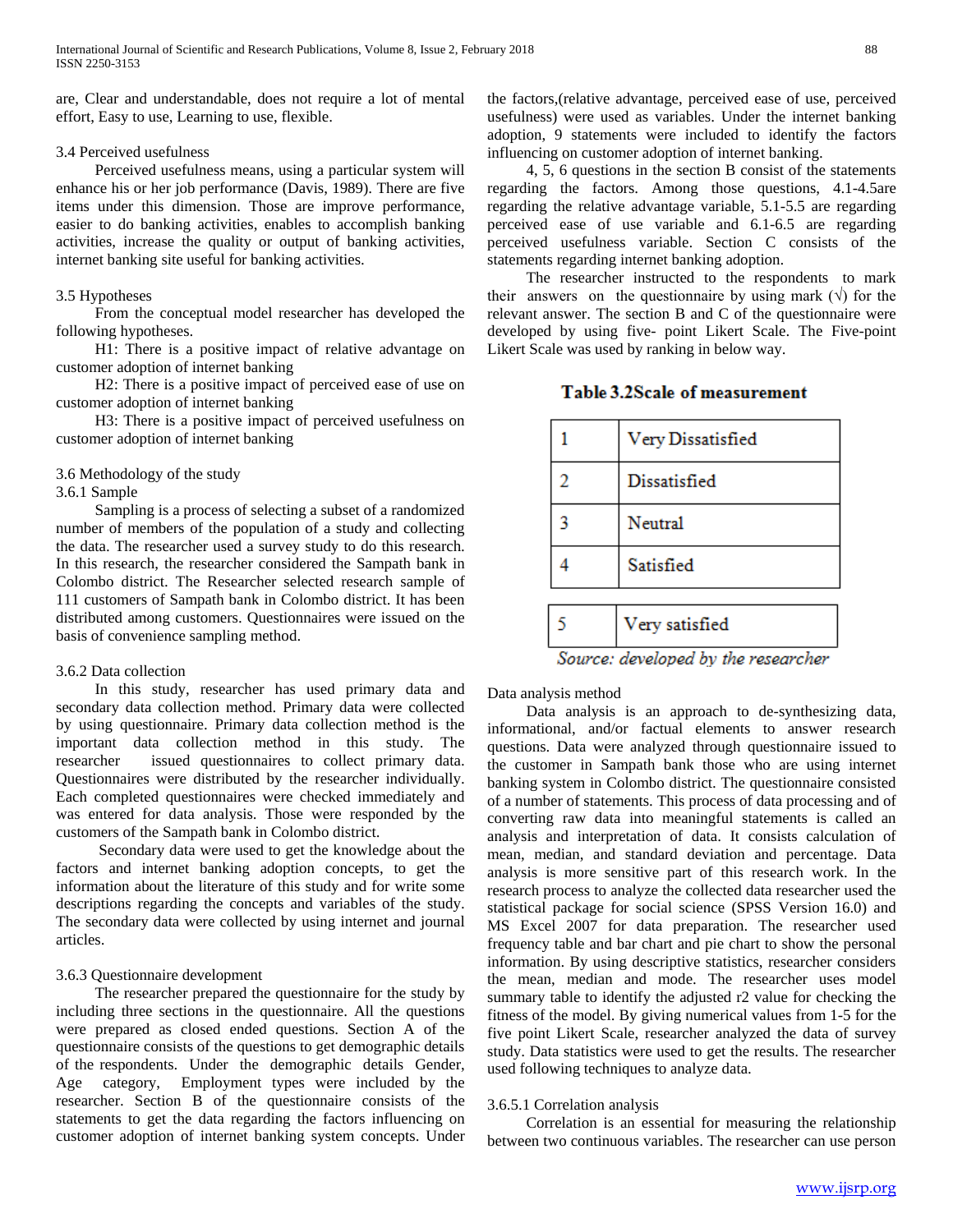correlation coefficient $(r)$  to determine the strength and direction of the two continuous variables. Pearson correlation coefficient(r) can take values from  $-1$  to  $+1$  and size of the value of the coefficient indicates the strength of the relationship and sign  $(-\text{or } +)$  indicates the direction. If the correlation coefficient is 0, there is no relationship between the variables. By using this correlation analysis, researcher identified the relationship between the independent variables (Relative advantage, perceived ease of use, perceived usefulness and dependent variables (internet banking adoption) in the study and tested the hypotheses.

### 3.6.5.2 Regression analysis

 Regression analysis is important for identify the impact of independent variables on dependent variables. Under this analysis, the researcher uses the Beta value and Significance value to identify the factors influencing customer adoption of internet banking system and for testing hypotheses.

### 3.7 Method of evaluation

 Each variable is given a scale from 1-5 to show extent of importance based on response invert measures were calculated for each of the variables. To accomplish this hard job involve in the calculation the descriptive statistics help the Microsoft Excel 2007 for charts and SPSS (version 16.0) used for deriving distribution measures of central tendency, and measures of dispersion. In the evaluation, by considering about frequency tables' percentages, researcher evaluates the demographic profile of respondents. By using the mean values of descriptive statistics, researcher evaluates the importance of independent variables on dependent variable of the study. Pearson Correlation value(r) and significance values in correlation tables are used to identify the relationship between the independent and dependent variables and for hypotheses testing. In the evaluation of regression analysis, Beta values and significance values are used to identify the impact of independent variables on the dependent variables and for hypotheses testing.

### IV. DATA ANALYSIS AND FINDINGS

### 4.1 Introduction

 In this chapter, researcher mentioned the analysis of the collected data and the findings. Data analysis is an approach to de-synthesizing data, informational, and/or factual elements to answer research questions. The personal information analysis, Correlation and Regression analysis and the findings of these analyses are included in this chapter.

### 4.2 Personal information

 The research information obtained through 111 structured questionnaires to customers. In the questionnaire, section "A" contained personal information such as gender, age category, employment type. The following figures show frequency and percentage of customer respondents of internet banking in Sampath bank, Colombo district.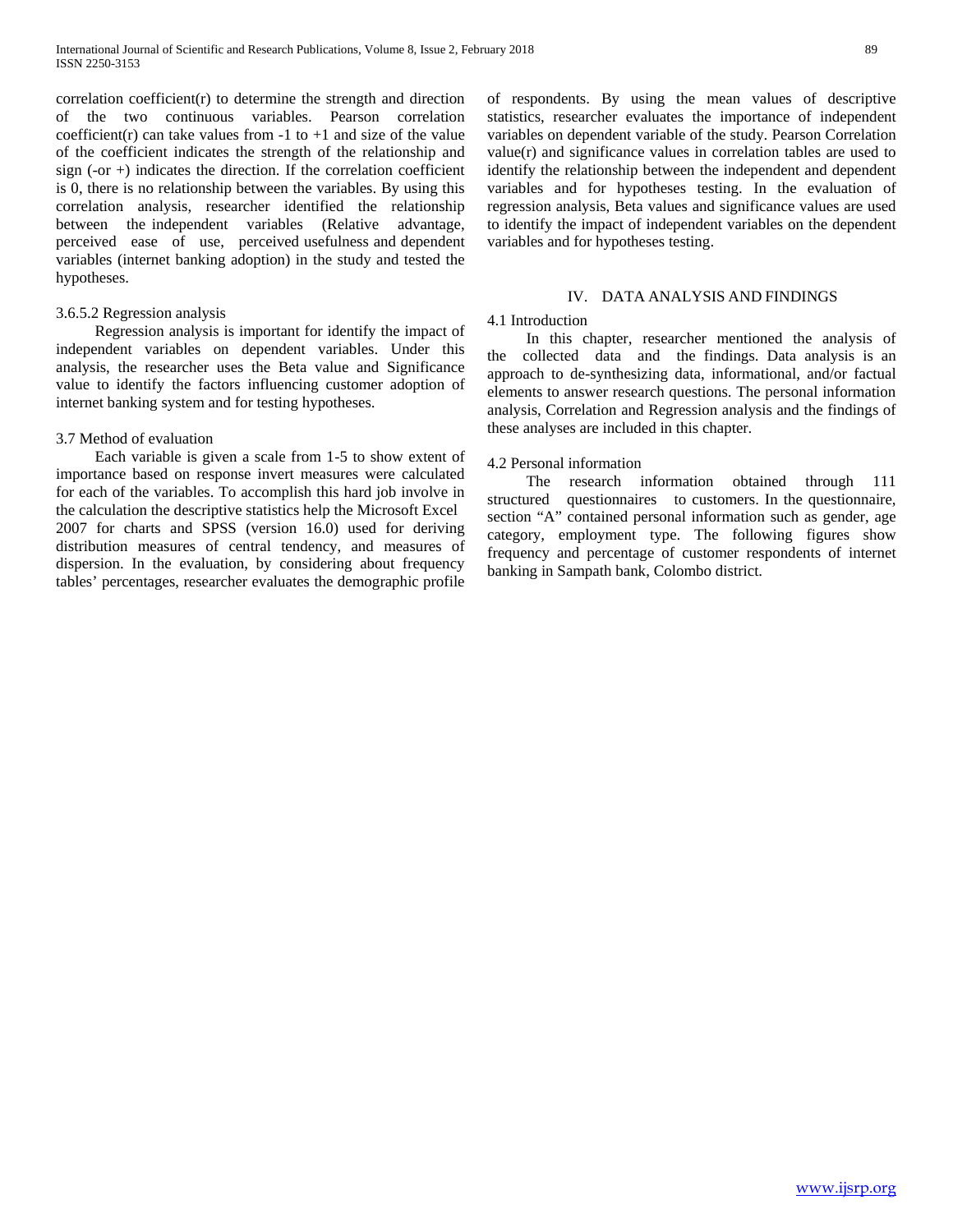| Gender     |        |          |         |                         |                       |  |
|------------|--------|----------|---------|-------------------------|-----------------------|--|
|            |        | Frequenc | Percent | <b>Valid</b><br>Percent | Cumulative<br>Percent |  |
| Valid Male |        | 58       | 52.3    | 52.3                    | 52.3                  |  |
|            | Female | 53       | 47.7    | 47.7                    | 100.0                 |  |
|            | Total  |          | 100.0   | 100.0                   |                       |  |

### Table 4.1 Gender

Source: Survey data 2016



Figure 4.1 Frequency of gender of customer

Source: Survey Data, 2016

 As reflected in figure 4.1, 47.7% of the study participants were females and 52.3% weremales. This indicates that both females and males were nearly equally represented in the sample size of this research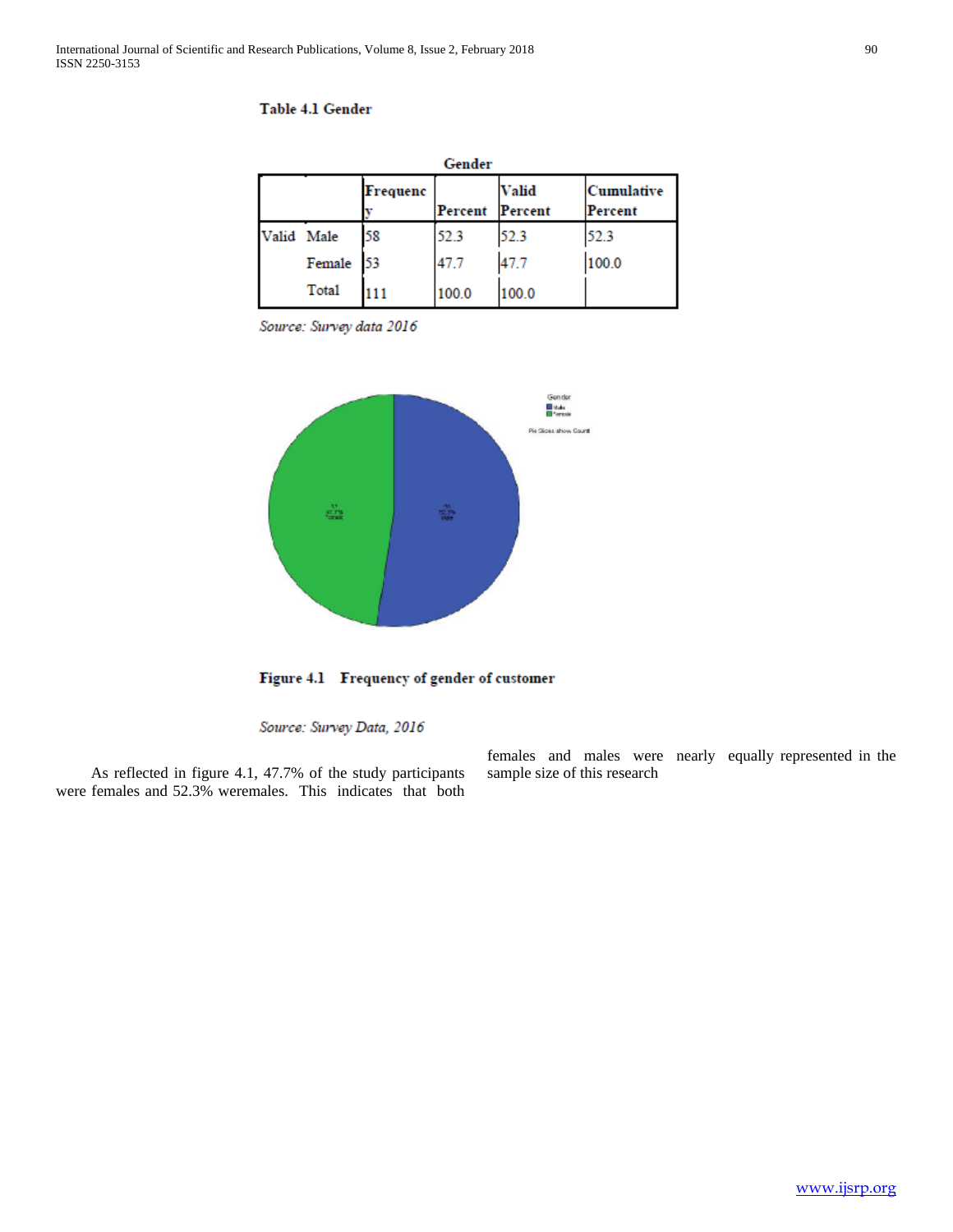### Table 4.2 Age

| Age |                |                          |       |                  |                       |
|-----|----------------|--------------------------|-------|------------------|-----------------------|
|     |                | <b>Frequency Percent</b> |       | Valid<br>Percent | Cumulative<br>Percent |
|     | Valid 18-24 47 |                          | 42.3  | 42.3             | 42.3                  |
|     | 25-34 50       |                          | 45.0  | 45.0             | 87.4                  |
|     | 35-44 10       |                          | 9.0   | 9.0              | 96.4                  |
|     | 44-54          | 4                        | 3.6   | 3.6              | 100.0                 |
|     | Total          | 111                      | 100.0 | 100.0            |                       |

Source: Survey data 2016





 Figure 4.2 Looking into the age of respondents, only 3.6% of internet banking sample customers are between 44-54 from the total number of respondents, 9.0% internet banking sample respondents are between the ages 35-44 from the total respondents, 45.0% internet banking sample respondents are between ages 25-34 and 42.3% of internet banking sample respondents are between ages 18-24 from the total number of respondents..Therefore, the researcher can identify that the 25-34 age category people are like to get internet banking in Colombo district mostly.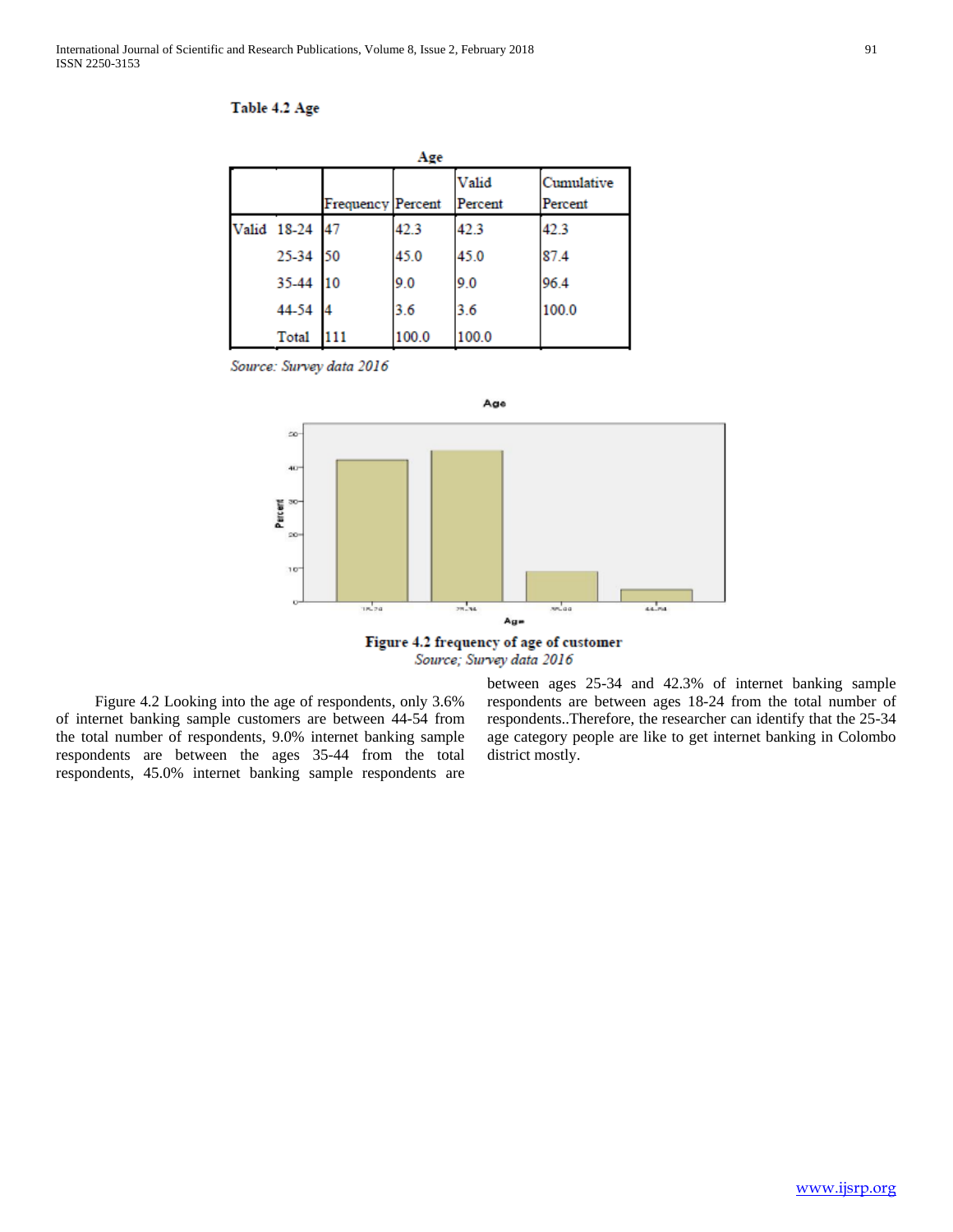|       | Employment            |          |         |                         |                       |  |  |
|-------|-----------------------|----------|---------|-------------------------|-----------------------|--|--|
|       |                       | Frequenc | Percent | <b>Valid</b><br>Percent | Cumulative<br>Percent |  |  |
| Valid | public<br>employment  | 35       | 31.5    | 31.5                    | 31.5                  |  |  |
|       | Private<br>employment | 44       | 39.6    | 39.6                    | 71.2                  |  |  |
|       | self employment       |          | 1.8     | 1.8                     | 73.0                  |  |  |
|       | Student               | 29       | 26.1    | 26.1                    | 99.1                  |  |  |
|       | Unemployed            |          | .9      | و.                      | 100.0                 |  |  |
|       | Total                 | 111      | 100.0   | 100.0                   |                       |  |  |

### Table 4.3 Employment

Source: survey data 2016



Figure 4.3 frequency of employment type of customer

Source: Survey Data, 2016

 According to the figure 4.3, In the case of employment type, from the respondents, most of the respondents are employees in private employment. They represent 39.6% of the respondents. The employee (public) category represents 31.5% of the respondents. Most of the respondents represent these two categories. The people who are in unemployed represent 0.9% of the respondents. Students also represent 26.1%.

Self-employment category has  $1.8\%$ respondents.Therefore, researcher can identify the employees in the private sector are like to get internet banking services in Colombo district mostly.

### 4.3 Analysis of Descriptive statistics

 Descriptive statistics are used to describe the basic features of the data in a study. They provide simple summaries about the sample and the measures. The mean, median and standard deviation can be used to give this simple summary.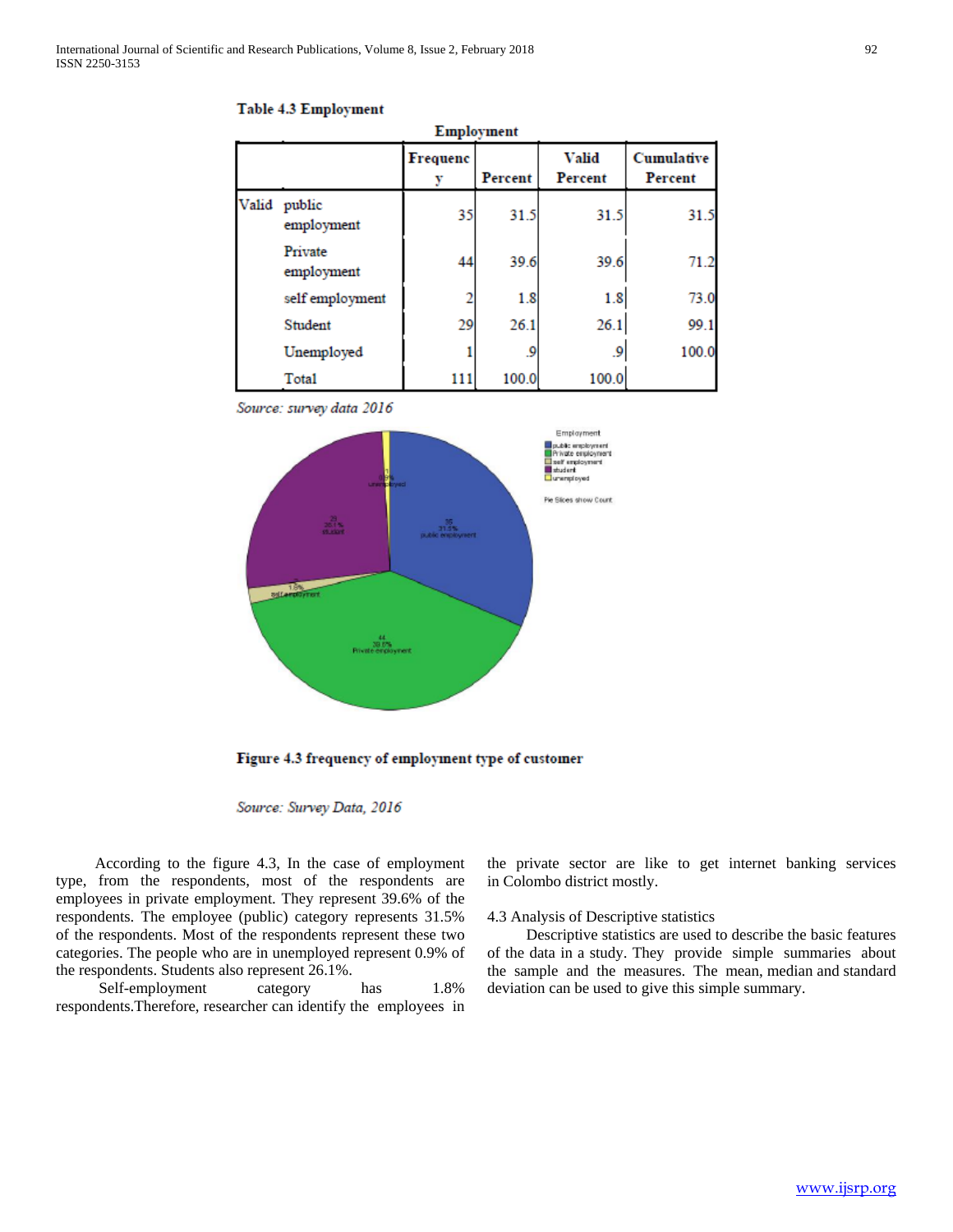### **Table 4.4 Descriptive statistics for Relative advantage**

| <b>MEAN</b>     | 4.3099  |
|-----------------|---------|
| <b>MEDIAN</b>   | 4.4000  |
| <b>STD.DEVI</b> | 0.54722 |

*Source: Survey Data 2016*

 From the analysis, the mean value of relative advantage factor in Colombo district was 4.3099.Standard deviation of relative advantage factor was 0.54722.Median value of relative advantage factor in Colombo district was 4.4000.

|  |  | Table 4.5 Descriptive statistics for Perceived ease of use |  |  |
|--|--|------------------------------------------------------------|--|--|
|--|--|------------------------------------------------------------|--|--|

| <b>MEAN</b>     | 4.20360  |
|-----------------|----------|
| <b>MEDIAN</b>   | 4.40000  |
| <b>STD.DEVI</b> | 0.679562 |

*Source: Survey Data 2016*

 From the analysis, the mean value of relative advantage factor in Colombo district was 4.20360.Standard deviation of relative advantage factor was 0.679562.Median value of relative advantage factor in Colombo district was 4.40000.

### **Table 4.6 Descriptive statistics for Perceived usefulness**

| <b>MEAN</b>     | 4.1711     |
|-----------------|------------|
| <b>MEDIAN</b>   | 4.2000     |
| <b>STD.DEVI</b> | 0.56365486 |

*Source: Survey Data 2016*

 From the analysis, the mean value of relative advantage factor in Colombo district was 4.1711.Standard deviation of relative advantage factor was 0.56365486.Median value of relative advantage factor in Colombo district was 4.2000.

### 4.4 Data analysis

 In this section, the researcher used statistical package for social science (SPSS 16.0) for correlation analysis. Researcher applied correlation analysis to evaluate the relationship between independent variables and dependent variable.

4.4.1Testing of hypotheses

 For testing the hypotheses, the researcher used correlation and regression analysis. Before analyzing the correlation and regression, researcher has checked the fitness of the research model by using following Table 4.7 which describes the model summary. The adjusted r2 should be more than 0.5 for the model fitness.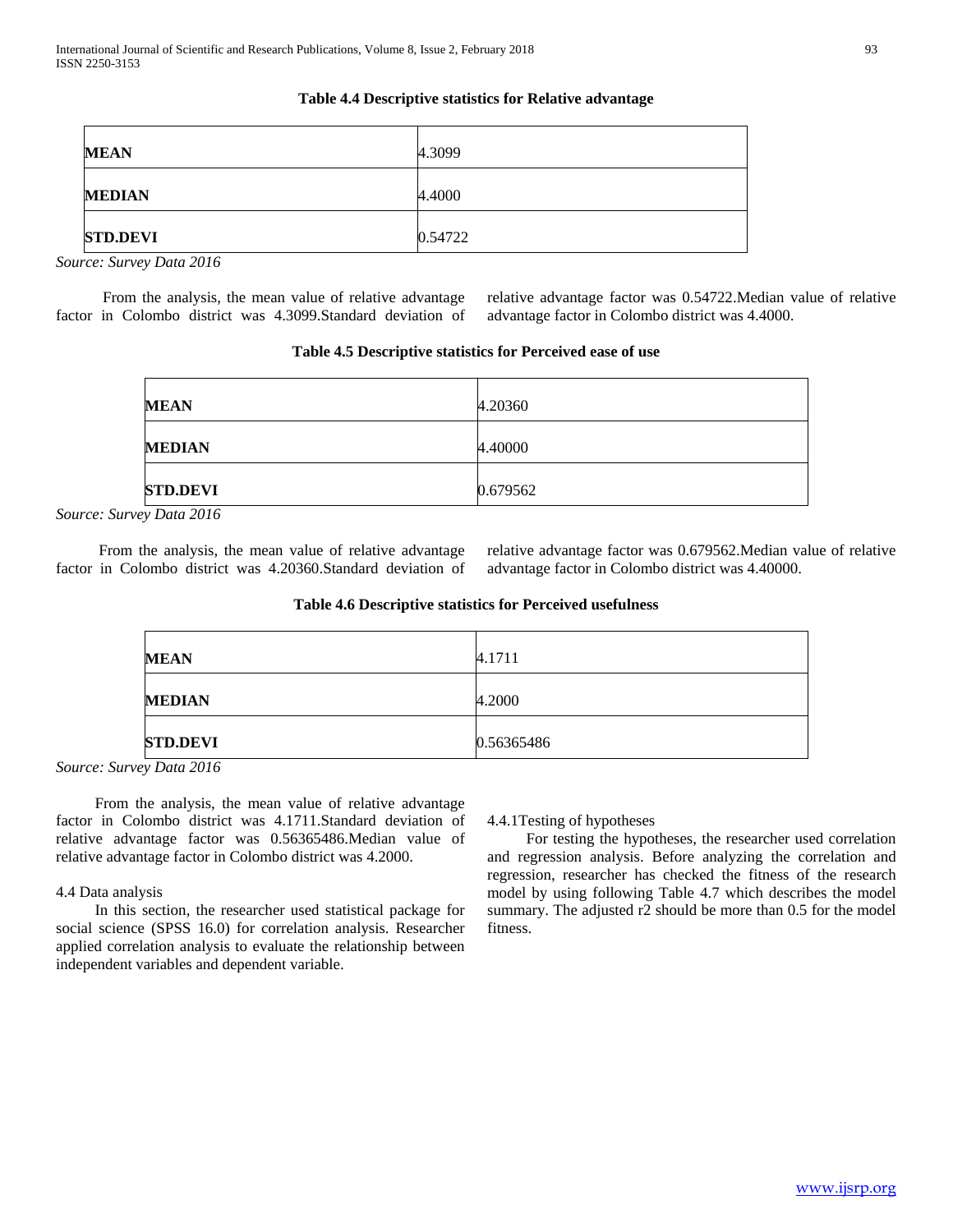**Table 4.7 Summary of the factors (relative advantage, Perceived ease of use, perceived usefulness) on customer adoption of internet banking**

| Model | R     | R Square | Adjusted | RStd. Error of |
|-------|-------|----------|----------|----------------|
|       |       |          | Square   | the Estimate   |
| 11    | .746a | .556     | .552     | .363442        |

### *Source: Survey Data 2016*

 In the above model summary, adjusted r2 is 0.552. The customer adoption of internet banking system is explained by relative advantage, Perceived ease of use and perceived usefulness factors by 55.2%. Therefore, this model has good fitness.

### 4.4.2 Correlation analysis

 Correlation analysis means a statistical analysis that defines the variation in one variable by the variation in another, without establishing a cause and effect relationship. The coefficient of correlation is a measure of the strength of the relationship between the variables; thatis, how well changes in one variable can be predicted by changes in anothervariable. In this study, the researcher uses Pearson Correlation coefficient(r) to determine the strength and direction of the two continuous variables. Pearson Correlation coefficient(r) can take values from  $-1$  to  $+1$  and size of the value of the coefficient indicates the strength of the relationship and  $(-$  or  $+)$  indicates the direction. If the correlation coefficient is 0, there is no relationship between the variables. Table 4.8 shows the correlation between the factors and internet banking adoption.

### Table 4.8 Correlation results of factors (relative advantage, perceived ease of use,

### Perceived usefulness) and internet banking adoption

|                       |                               | Correlations                |                      |                                           |                                 |
|-----------------------|-------------------------------|-----------------------------|----------------------|-------------------------------------------|---------------------------------|
|                       |                               | Relative  <br>advantag<br>е | Perceive<br>use      | Perceive<br>d<br>d ease of usefulnes<br>s | Internet<br>banking<br>adoption |
| ve                    | Relati Pearson<br>Correlation |                             | $.712$ <sup>*</sup>  | .646"                                     | .677                            |
|                       | advant Sig. (2-tailed)        |                             | .000                 | .000                                      | .000                            |
| age                   | N                             | 111                         | 111                  | 111                                       | 111                             |
| ved                   | Percei Pearson<br>Correlation | $.712$ <sup>**</sup>        |                      | $.694$ **                                 | $.669$ **                       |
| ease                  | Sig. (2-tailed)               | .000                        |                      | .000                                      | .000                            |
| of use $\overline{N}$ |                               | 111                         | 111                  | 111                                       | 111                             |
| ved                   | Percei Pearson<br>Correlation | .646"                       | $.694$ <sup>**</sup> |                                           | $.645$ <sup>**</sup>            |
| useful<br>ness        | Sig. (2-tailed)               | .000                        | .000                 |                                           | .000                            |
|                       | N                             | 111                         | 111                  | 111                                       | 111                             |
| et                    | Intern Pearson<br>Correlation | $.677$ **                   | $.669$ **            | $.645$ <sup>**</sup>                      |                                 |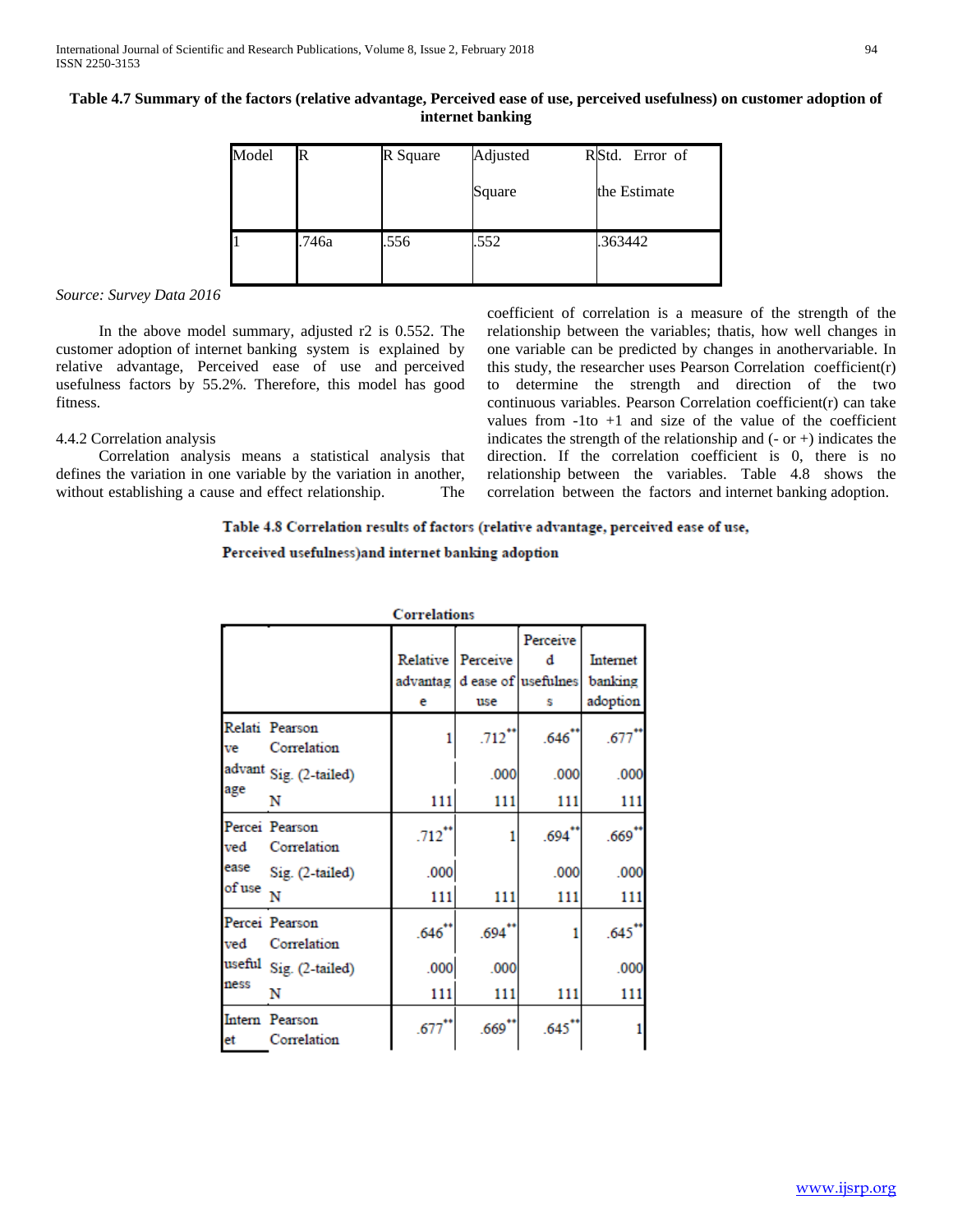| bankin Sig. (2-tailed) | .000 | .000 | .000 |  |
|------------------------|------|------|------|--|
| g<br>adopti            | 111  | 111  | 111  |  |
| <b>on</b>              |      |      |      |  |

\*\*. Correlation is significant at the 0.01 level (2-tailed).

 Inabove table 4.8, shows the significant values of factors (relative advantage, perceived ease of use, perceived usefulness) and internet banking adoption.If these are less than 0.01, the researcher can identify a relationship between the factors and internet banking adoption. According to the details in above table,the significant value is 0.000 in all three factors. Therefore, the researcher can identify that there is a relationship between the factors and internet banking adoption in Sampath bank Colombo district. If the Pearson correlation value is plus value, there is a positive relationship between the variables. By seeing the Pearson correlation values, researcher can identify

that there is a positive relationship between the all three factors and internet banking adoption. The relative advantage and internet banking adoption have positive correlation (r=0.677).The perceived ease of use and internet banking adoption have positive correlation (r=0.669).The perceived usefulness also has positive correlation (r=0.645).Therefore, researcher can identify the relative advantage, perceived ease of use, Perceived usefulness have positive relationship with internet banking adoption.

### **4.9 Summary of the Correlation analysis for the Factors (Relative advantage, Perceived ease of use, Perceived usefulness) and internet banking adoption in Colombo district.**

|                             | <b>Correlations</b>                                  |         |                                 |
|-----------------------------|------------------------------------------------------|---------|---------------------------------|
|                             |                                                      | Factors | Internet<br>banking<br>adoption |
|                             | Factor Pearson Correlation                           |         | $.746$ **                       |
|                             | Sig. (2-tailed)                                      |         | .000                            |
|                             | N                                                    | 111     | 111                             |
|                             | Intern Pearson Correlation                           | .746"   |                                 |
| et                          | Sig. (2-tailed)                                      | .000    |                                 |
| bankin<br>g<br>adopti<br>on |                                                      | 111     |                                 |
|                             | **. Correlation is significant at the 0.01 level (2- |         |                                 |

tailed).

 The correlation relationship between factors (relative advantage, perceived ease of use, perceived usefulness)and internet banking adoption have positive relationship. (r=0.746,  $P<0.01$ ).

### **4.10Correlation between relative advantage and internet banking adoption Correlations**

|                            | Relative advantage and internet banking adoption |
|----------------------------|--------------------------------------------------|
| <b>Pearson Correlation</b> | .677                                             |
| $\text{Sig.}$ (2 tailed)   | .000                                             |
| Number of respondents      | 111                                              |

*Source: Survey data, 2016*

\*\*. Correlation is significant at the 0.01 level (2-tailed).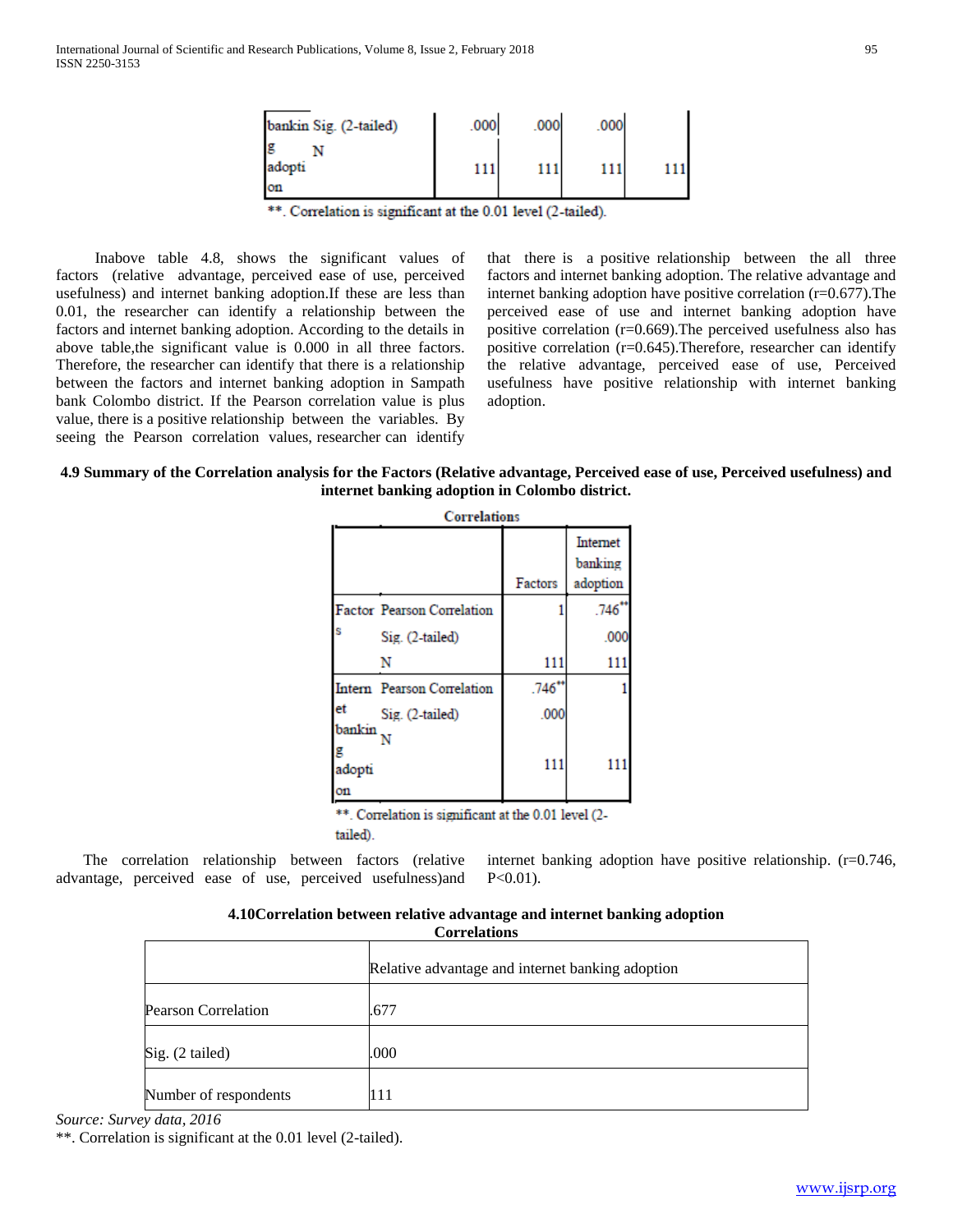The above table shows that there is a positive relationship between relative advantage

and internet banking adoption in Colombo district and Pearson correlation takes a value 0.677.

### **4.11 Correlation analysis for the Perceived ease of use and internet banking adoption in Colombo district.**

|                            | Perceived ease of use and internet banking adoption |
|----------------------------|-----------------------------------------------------|
| <b>Pearson Correlation</b> | .669                                                |
| $\text{Sig.}$ (2 tailed)   | .000                                                |
| Number of respondents      |                                                     |

*Source: Survey data, 2016*

\*\*. Correlation is significant at the 0.01 level (2-tailed).

 The above table shows that there is a positive relationship between Perceived ease of use

and internet banking adoption in Colombo district and Pearson correlation takes a value 0.669.

### **4.12 Correlation between Perceived usefulness and internet banking adoption.**

|                            | Perceived ease of use and internet banking adoption |
|----------------------------|-----------------------------------------------------|
| <b>Pearson Correlation</b> | .645                                                |
| Sig. (2 tailed)            | .000                                                |
| Number of respondents      | 111                                                 |

*Source: Survey data, 2016*

\*\*. Correlation is significant at the 0.01 level (2-tailed).

 The above table shows that there is a positive relationship between Perceived usefulness and internet banking adoption in Colombo district and Pearson correlation takes a value 0.645.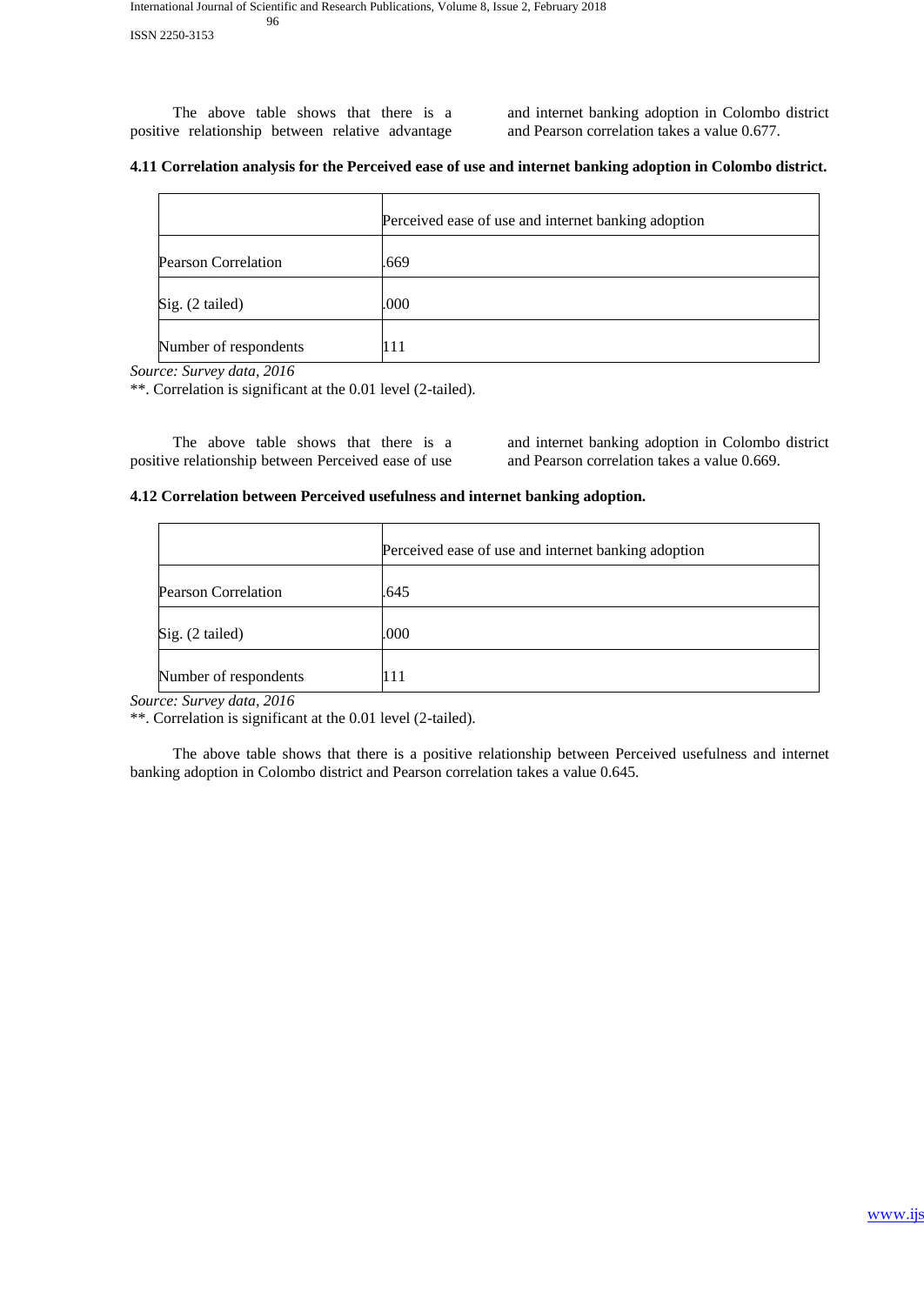### International Journal of Scientific and Research Publications, Volume 8, Issue 2, February 2018 97

ISSN 2250-3153

### 4.4.3 Regression analysis

 The Regression analysis is used to identify the impact of independent variables on the dependent variable. The present study also has a hypothesis regarding the factors influencing on customer adoption of internet banking system, Sampath bank, Colombo District. Theresearcher has used the simple regression analysis that is used to analysis how far the Relative advantages, perceived ease of use, Perceived usefulness have an impact on internet banking adoption.

### 4.4.2.1. Model summary

### **Table 4.13 Regression Analysis for factors (relative advantage, perceived ease of use, Perceived usefulness) and internet banking adoption.**

| <b>Variables</b>                            | R     | <b>R</b> Square | <b>Adjusted</b><br><b>Square</b> | RStd. Error of the<br><b>Estimate</b> |
|---------------------------------------------|-------|-----------------|----------------------------------|---------------------------------------|
| Factors and<br>internet<br>banking adoption | .746a | .556            | .552                             | .363442                               |

*Source: Survey Data, 2016*

 The above table shows that Adjusted R Square value is 0.552.which means, relative advantage, perceived ease of use and Perceived usefulness factors make the impact of 55.2% on the internet banking adoption in Sampath bank Colombo district.

### **Table 4.14 Regression Analysis for Relative advantage and internet banking adoption.**

### **Model Summary**

| Variable              |       |       |          |                          | Std. Error of the |
|-----------------------|-------|-------|----------|--------------------------|-------------------|
|                       | Model |       | R Square | <b>Adjusted R Square</b> | Estimate          |
| Relative<br>advantage | ш     | .677a | .458     | .453                     | .401738           |

a. Predictors: (Constant), Average relative advantage

*Source: Survey data 2016*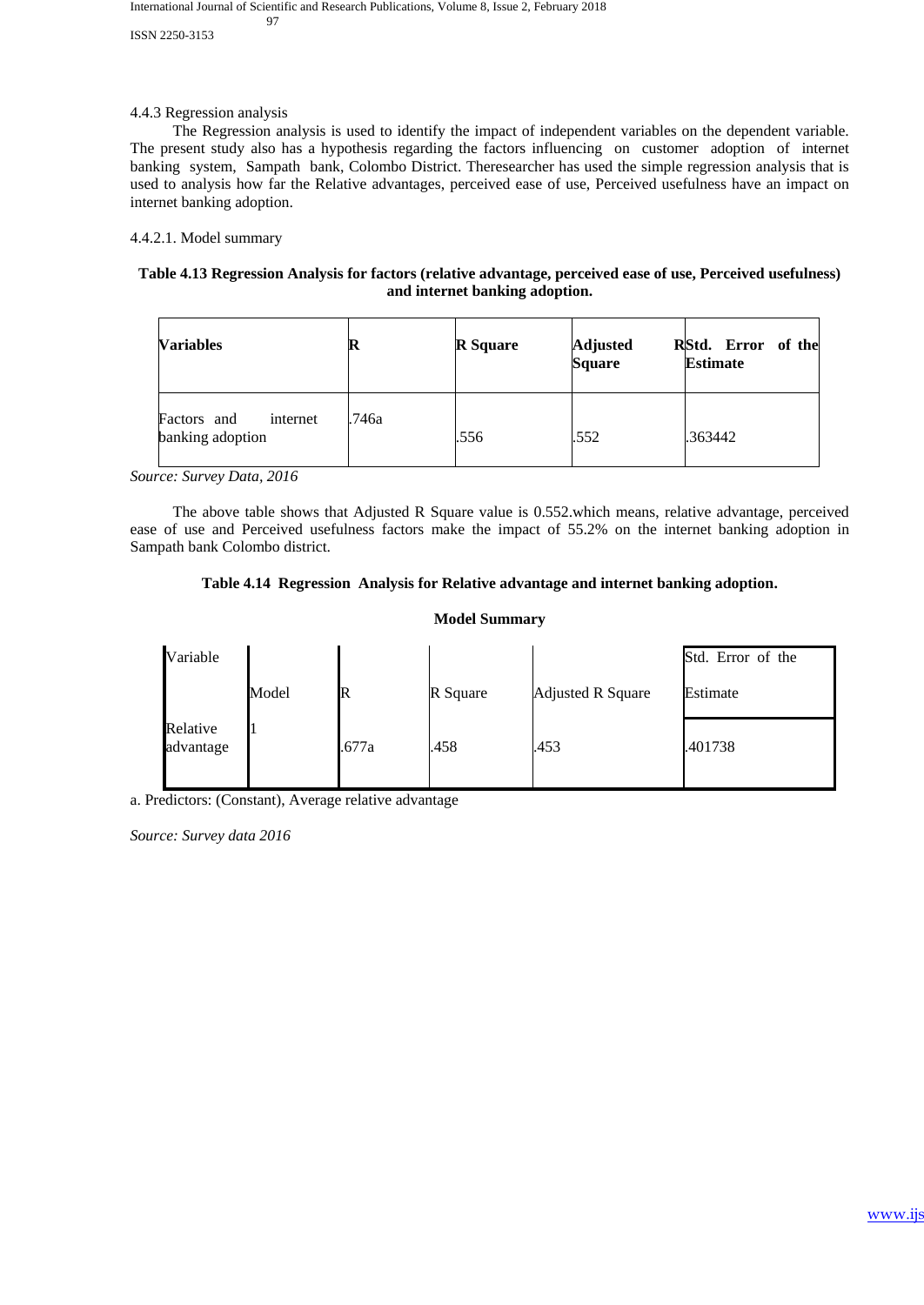International Journal of Scientific and Research Publications, Volume 8, Issue 2, February 2018 98 ISSN 2250-3153

 The above table shows that Adjusted R square value is 0.453.which means, relative advantage factor makes the impact of 45.3% on internet banking adoption in Colombo District.

### **Table 4.15 Regression Analysis for Perceived ease of useand internet banking adoption**

**Model Summary**

# Variable Model **R R** Square **Adjusted R** Square Std. Error of the Estimate Perceive d ease of use 1 .669a .447 .442 .405640

a. Predictors: (Constant), Average Perceived ease of use

### *Source: Survey data 2016*

 The above table shows that Adjusted R square value is 0.442.which means perceived ease of use factor makes the impact of 44.2% on internet banking adoption in Colombo District.

### **Table 4.16 Regression Analysis for Perceived Usefulness and internet banking adoption**

### **Model Summary**

| Variable                   |       |             |          |                          | Std.     | Error | of | the |
|----------------------------|-------|-------------|----------|--------------------------|----------|-------|----|-----|
|                            | Model | $\mathbb R$ | R Square | <b>Adjusted R Square</b> | Estimate |       |    |     |
| Perceive d1<br>usefulne ss |       | .645a       | .416     | .411                     | .416965  |       |    |     |

a. Predictors: (Constant), Average perceived

### usefulness

*Source: Survey data:2016*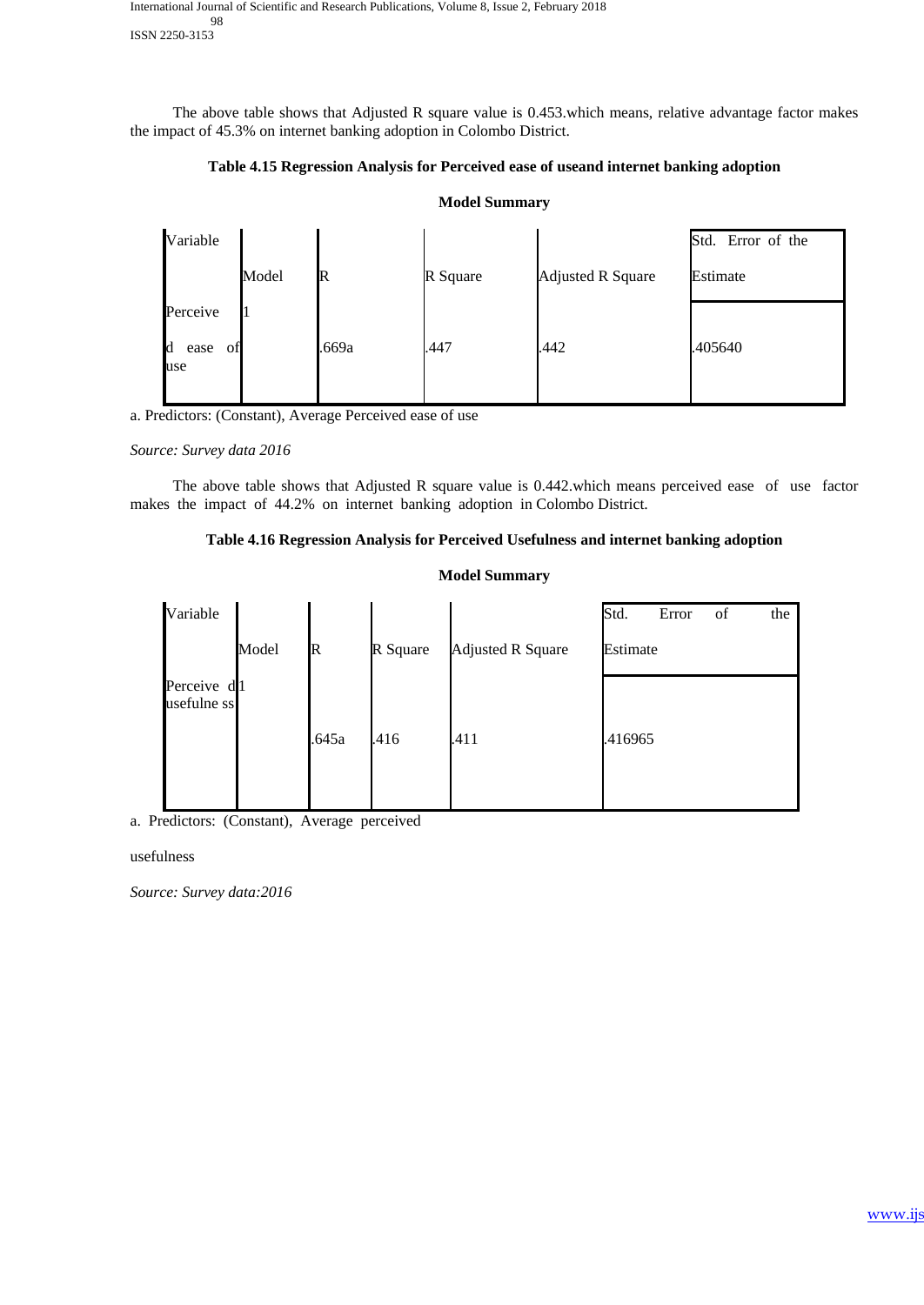ISSN 2250-3153

 The above table shows that Adjusted R square value is 0.411.which means perceived usefulness factor makes the impact of 41.1% on internet banking adoption in Colombo District. 4.4.4 Coefficients

|            | Unstandardized |            | Standardized |        |      |
|------------|----------------|------------|--------------|--------|------|
|            | Coefficients   |            | Coefficients |        |      |
| Model      | B              | Std. Error | Beta         |        | Sig. |
| (Constant) | 1.154          | .278       |              | 4.149  | .000 |
| Average    |                |            |              |        |      |
| Factors    | .763           | .065       | .746         | 11.692 | .000 |

### **Table 4.17 Coefficients of dependent and independent variable**

a. Dependent Variable: AA

### *Source: Survey data 2016*

 The constant value is 1.154. The coefficient for Relative advantage, perceived ease of use, Perceived usefulness is (B) 0.746. Accordingly the model fit exists. Thus,  $Y= a+bx$ 

 Internet banking adoption = 1.154+ 0.746 (Relative advantage, perceived ease of use, Perceived usefulness).

As per the above table, it represents the 0.746 standardized Coefficient value. It means that when factors (relative advantage, perceived ease of use, perceived usefulness) increased by 1, factors (relative advantage, perceived ease of use, perceived usefulness) make 0.746 impact on internet banking adoption. It tells that increase of internet banking adoption depend on the factors (relative advantage, perceived ease of use, perceived usefulness).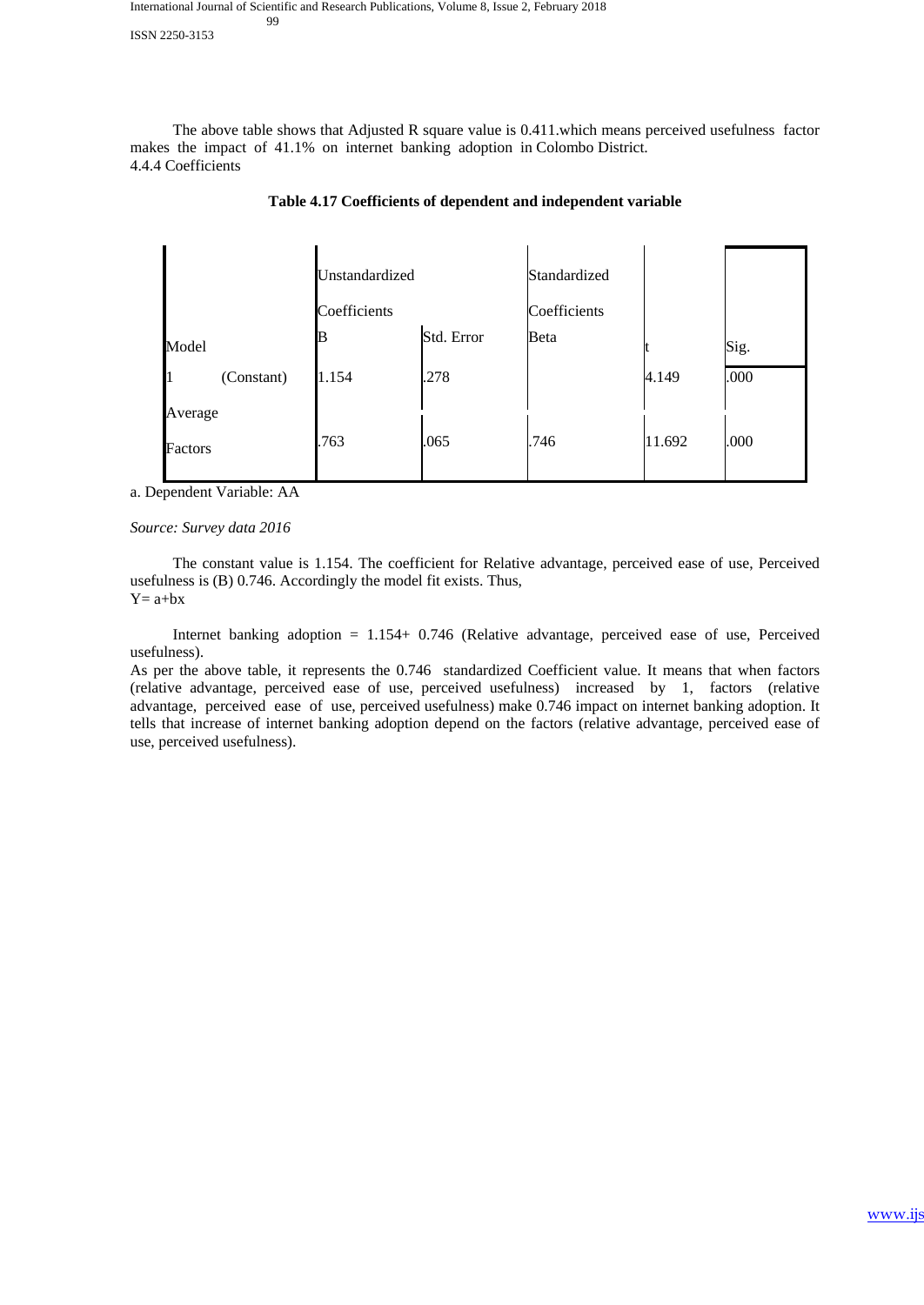### **Table 4.18 Coefficient for Relative advantage**

|                       | Unstandardized<br>Coefficients |            | Standardized<br>Coefficients |       |
|-----------------------|--------------------------------|------------|------------------------------|-------|
| Model                 | B                              | Std. Error | Beta                         |       |
| (Constant)<br>Average | 1.484                          | .304       |                              | 4.881 |
| relative advantage    | .672                           | .070       | .677                         | 9.597 |

a. Dependent Variable: AA

 As per the above table, it represents the 0.677 standardized Coefficient value. It means that when Relative advantage factor increased by 1, Relative advantage factor makes 0.677 impacts on internet banking adoption. It tells that increase of internet banking adoption depends on the Relative advantage factor. **Table 4.19 Coefficient for Perceived ease of use**

**Coefficientsa**

|       |                       | Unstandardized<br>Coefficients |            | Standardized<br>Coefficients |       |      |
|-------|-----------------------|--------------------------------|------------|------------------------------|-------|------|
| Model |                       | B                              | Std. Error | Beta                         |       | Sig. |
|       | (Constant)            | 2.132                          | .242       |                              | 8.798 | .000 |
|       | Perceived ease of use | .535                           | .057       | .669                         | 9.394 | .000 |

a. Dependent Variable: AA

 As per the above table, it represents the 0.669 standardized Coefficient value. It means that when Perceived ease of use factor increased by 1, Perceived ease of use factor makes 0.677impacts on internet banking adoption. It tells that increase of internet banking adoption depends on the perceived ease of use factor.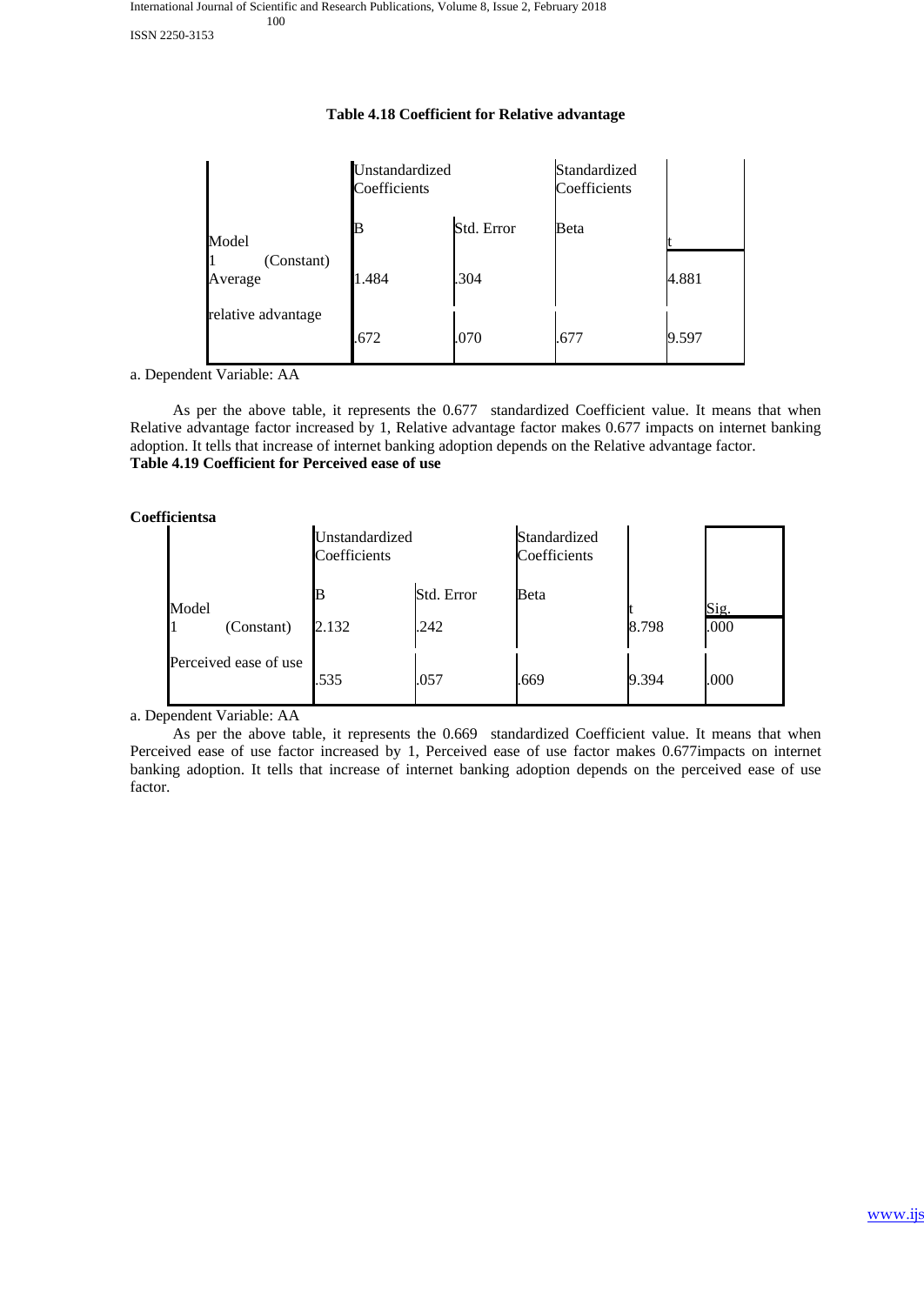|       |                                    |                                | Coefficientsa |                              |       |      |
|-------|------------------------------------|--------------------------------|---------------|------------------------------|-------|------|
|       |                                    | Unstandardized<br>Coefficients |               | Standardized<br>Coefficients |       |      |
| Model |                                    |                                | Std. Error    | Beta                         |       | Sig. |
|       | (Constant)<br>Perceived usefulness | 1.786                          | .297          |                              | 6.018 | .000 |
|       |                                    | .622                           | .071          | .645                         | 8.814 | .000 |

### **Table 4.20 Coefficient for Perceived usefulness**

a. Dependent Variable: AA

 As per the above table, it represents the 0.645 standardized Coefficient value. It means that when Perceived usefulness factor increased by 1, the impact of Perceived usefulness factor on internet banking adoption is 0.645. It tells that increase of internet banking adoption depends on the perceived usefulness factor.

### V. FINDINGS AND DISCUSSIONS OF THE STUDY

### **Table 5.1 Factors (Relative advantage, Perceived ease of use, Perceived usefulness) and internet banking adoption**.

| Variables                                                                                                                    | Regression | Conclusion                |
|------------------------------------------------------------------------------------------------------------------------------|------------|---------------------------|
| (Relative)<br>advantage, 552<br>Factors<br>Perceived ease of use, Perceived<br>usefulness) and internet banking<br>adoption. |            | Moderate Positive impact. |

*Source: Survey Data, 2016*

 According to the Table 5.1, it was found that influence of factors (Relative advantage, perceived ease of use, Perceived usefulness) on customer adoption of internet banking. Adjusted R square shows the influence of factors (Relative advantage, perceived ease of use, Perceived usefulness) on customer adoption of internet banking and its value is 0.552.According to the

Adjusted R square, factors (Relative advantage, perceived ease of use, Perceived usefulness) influence on customer adoption of internet banking by 55.2%.Even though the value is more than the 0.5, there is a moderate positive impact of factors (Relative advantage, perceived ease of use, Perceived usefulness) on internet banking adoption.

### **5.2.2. Relative advantage and internet bankingadoption**

### **5.2.3. Table 5.2 Relative advantage and internet banking adoption**

| Variable                                                | Regression | Conclusion               |
|---------------------------------------------------------|------------|--------------------------|
| Relative advantage and internet banking 453<br>adoption |            | Moderate Positive impact |

*Source: Survey Data, 2016*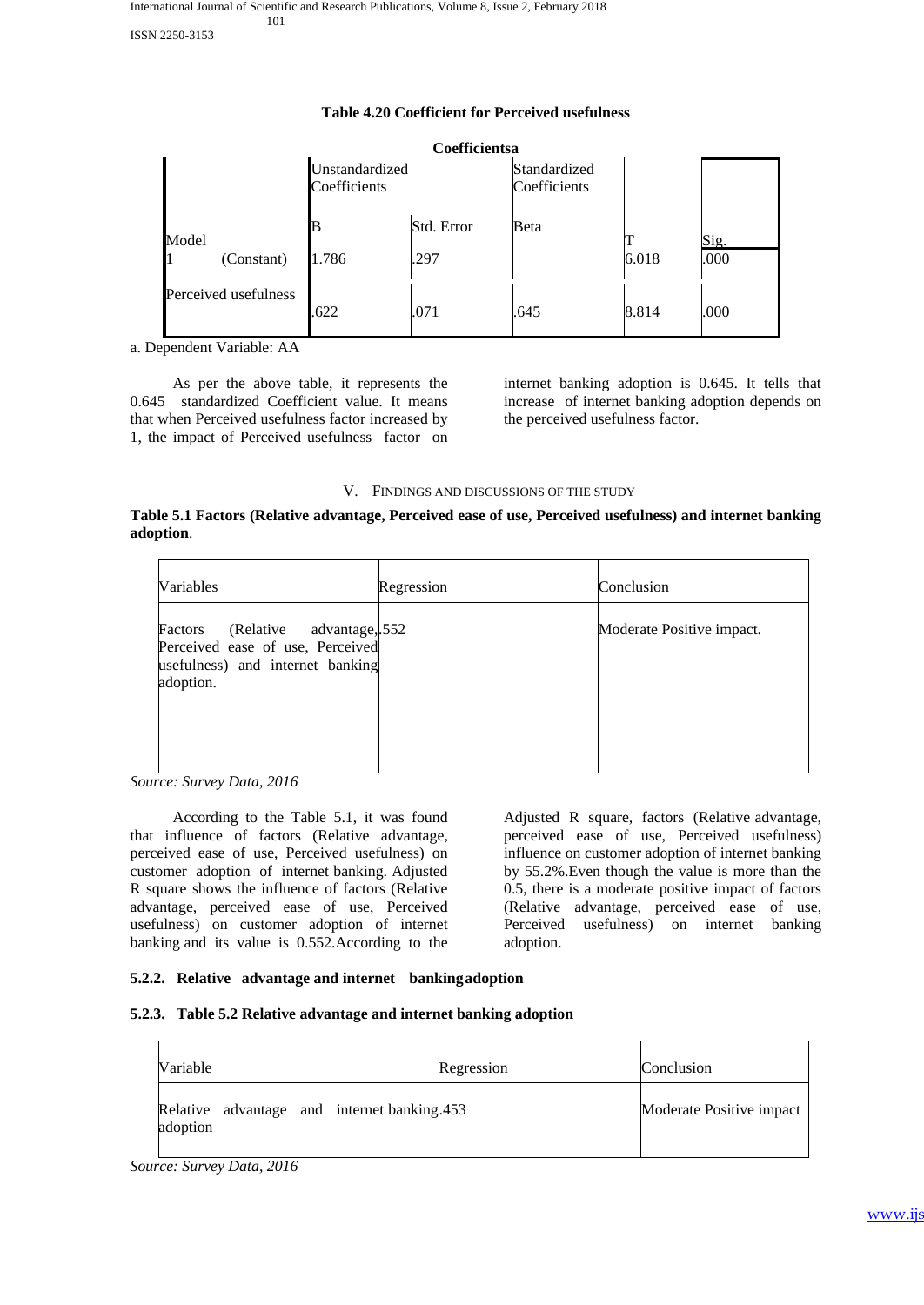ISSN 2250-3153

 As per the above table, Adjusted R square shows the influence of relative advantage factor on customer adoption of internet banking and its value is 0.453.According to the Adjusted R square, relative advantage influences on customer adoption of internet banking by 45.3%.Even though the value is less than the 0.5, there is a moderate positive impact of relative advantage factor on internet banking adoption.

## **5.2.4. Perceived ease of use and internet banking adoption**

### **Table 5.3 Perceived ease of use and internet banking adoption**

| <b>Variable</b>                                            | Regression | Conclusion               |
|------------------------------------------------------------|------------|--------------------------|
| Perceived ease of use and internet banking 442<br>adoption |            | Moderate Positive impact |

*Source: Survey Data, 2016*

 As per the above analysis table, Adjusted R square shows the influence of perceived ease of use factor on customer adoption of internet banking and its value is 0.442.According to the Adjusted R square, perceived ease of use factor influences on customer adoption of internet banking by 45.3%.Even though the value is less than the 0.5, there is a moderate positive impact of perceived ease of use factor on internet banking adoption.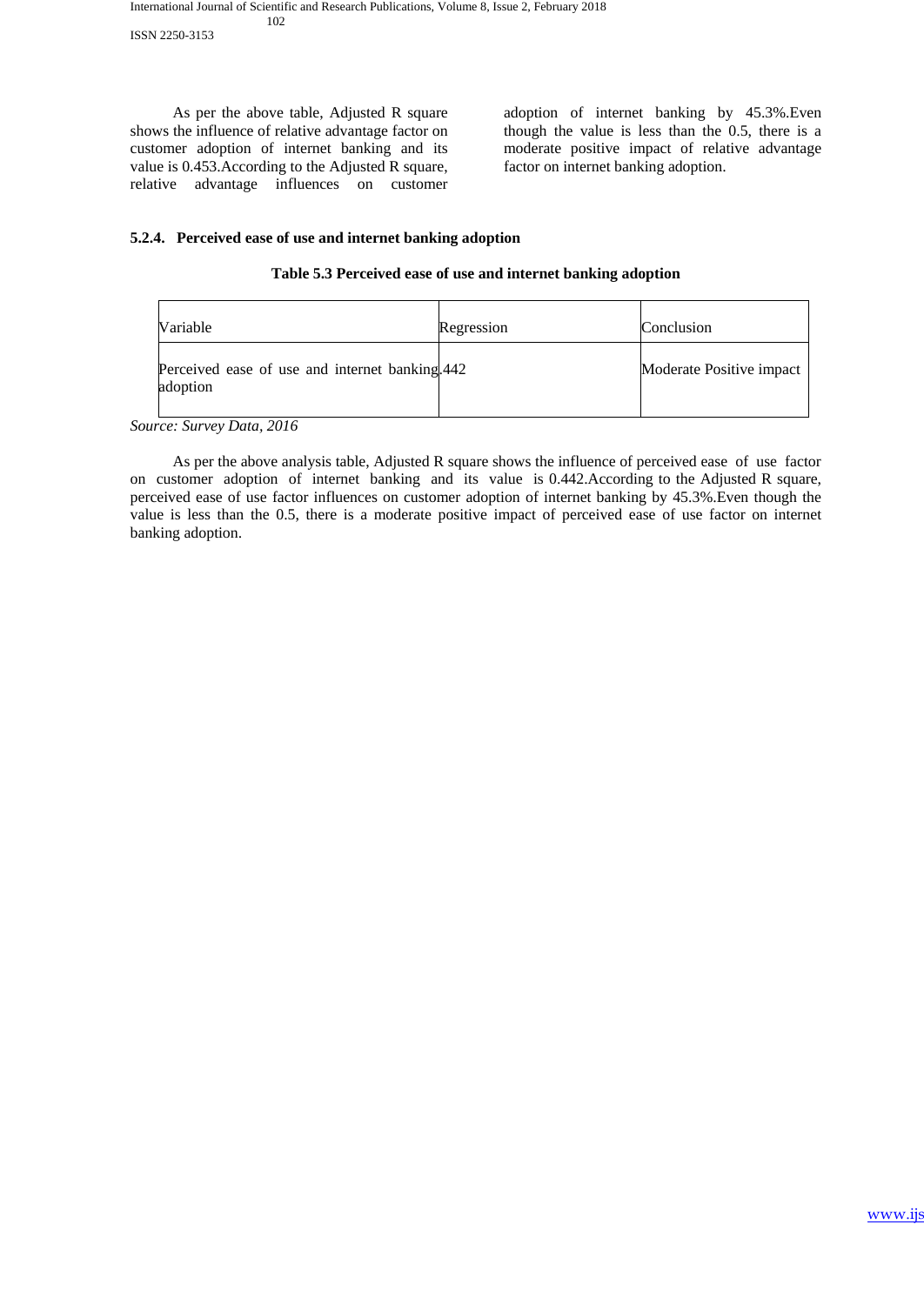### **5.2.5. Perceived usefulness and internet bankingadoption**

# Variable **Regression** Regression **Conclusion** Perceived usefulness and internet banking 411 adoption Moderate Positive impact

### **Table 5.4 Perceived usefulness and internet banking adoption**

*Source: Survey Data, 2016*

 As per the above analysis table, adjusted R square shows the influence of perceived usefulness factor on customer adoption of internet banking and its value is 0.411.According to the Adjusted R square, perceived usefulness factor influences on customer adoption of internet banking by 41.1%.Even though the value is less than the 0.5, there is a moderate positive impact of perceived usefulness factor on internet banking adoption.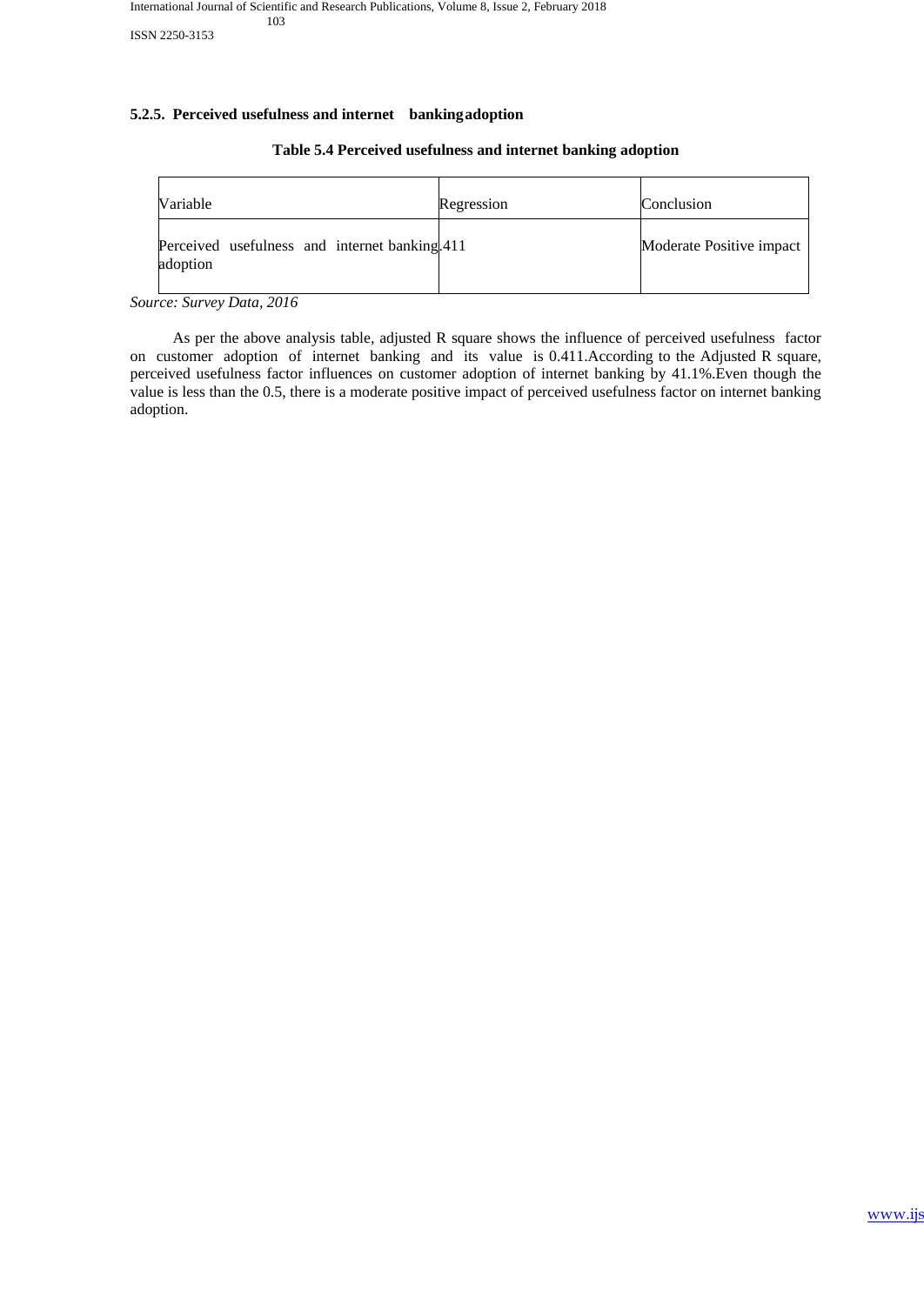# **5.3 Hypotheses testing**

# **Table 5.5 Hypotheses testing**

| Hypotheses                                                                                                                            | Indepen<br>dent<br>Variabl es | Dependen t<br>Variable            | Beta | Significan<br>value | tAdjusted<br>R square | Result    |
|---------------------------------------------------------------------------------------------------------------------------------------|-------------------------------|-----------------------------------|------|---------------------|-----------------------|-----------|
| $H1$ :: There is a<br>positive<br>impact<br>of<br>relative advantage<br>on<br>customer adoption<br>of<br>internet banking             | Relative<br>advanta ge        | Internet<br>banking<br>adoption   | .677 | .000                | .453                  | Supported |
| H2: There is a<br>positive<br>impact<br>of<br>Perceived ease of use<br>on customer adoptionPerceiv<br>of internet banking             | ease of use                   | edInternet<br>banking<br>adoption | .669 | .000                | .442                  | Supported |
| H3: There is a<br>positive<br>impact<br>of<br>perceived usefulness on Perceiv<br>customer adoption of usefulne ss<br>internet banking | ed                            | Internet<br>banking<br>adoption   | .645 | .000                | .411                  | Supported |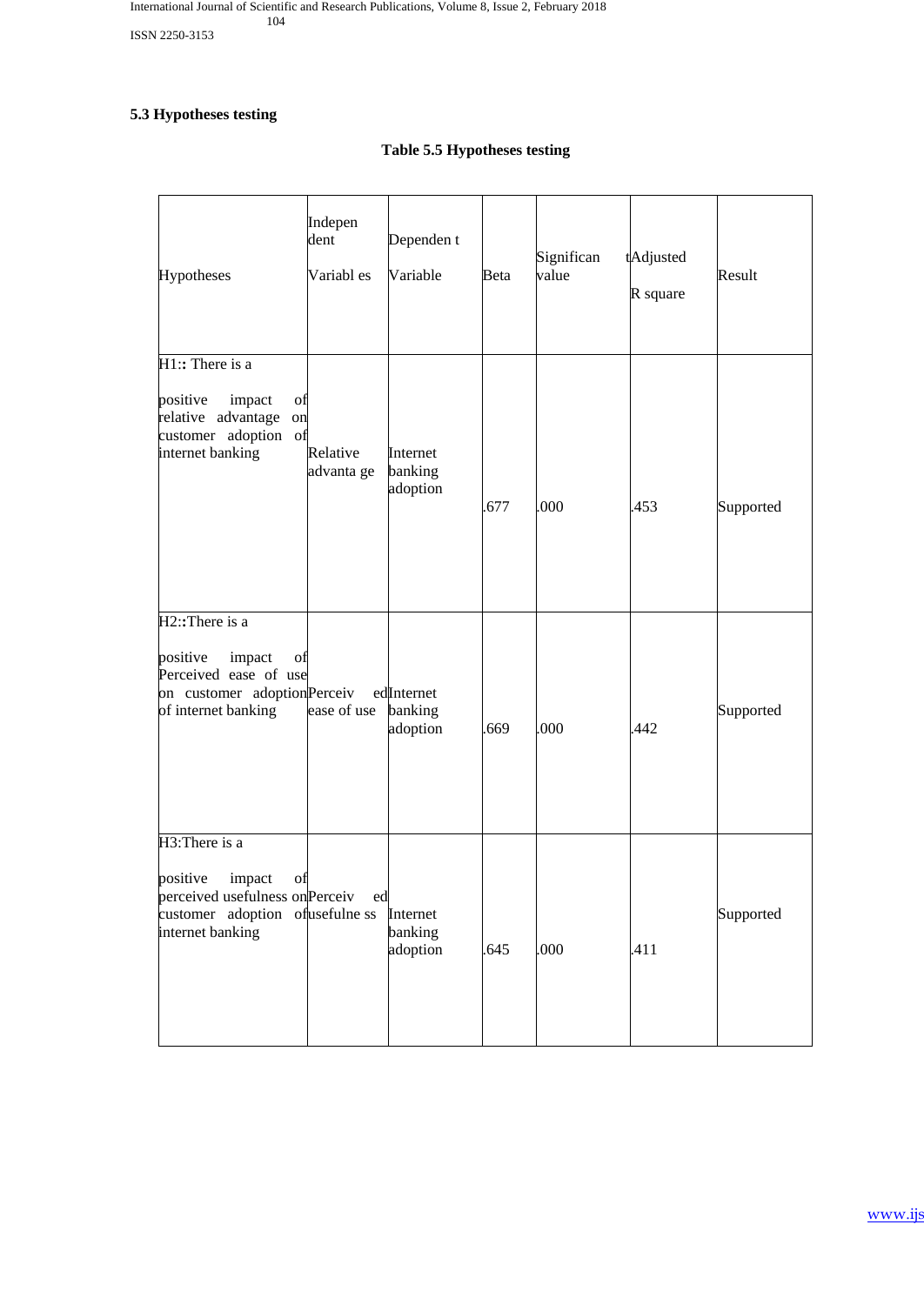### 5.4 Conclusions

 The overall study is taken place to identify the factors influence on customer adoption of internet banking system in Colombo district and also identify the relationship behavior of the factors influencing on internet banking adoption in Colombo district.

 By referring the previous studies and the other sources of literature three variables were selected as independent variables that affect internet banking adoption in Colombo district.

There are as follows,

- Relative advantage
- Perceived ease of use
- Perceived usefulness

 The conceptual frame work and the hypotheses were established based on the above identified variable and data was collected to test the validity of stated hypotheses.

 The study was conducted in order to explore these factors and the primary data collection was done in order to get data to be explored. The primary data were collected via a questionnaire and the sample was selected within Colombo district those who are using internet banking system. The sample was limited to 111 respondents and the respondent selection was done based on convenience sampling method.

 The collected data was analyzed and interpret by using the SPSS software. Firstly the descriptive analysis of the data was done by using frequency tables and graphical representations. Then the gathered data was deeply analyzed and explore the relationships between the independent and dependent variables. The stated hypotheses were tested by using the statistical tool of regression analysis.

 The Regression analysis is used to identify the impact of independent variables on the dependent variable. The results obtained by the analysis are as follows.

• According to the regression analysis of the variables it is identified that the relative advantage has 45.3% positive impact on customer adoption of internet banking.

• According to the regression analysis of the variables it is identified that the Perceived ease of use has 44.2% positive impact on customer adoption of internet banking.

• According to the regression analysis of the variables it is identified that perceived usefulness has 41.1% positive impact on customer adoption of internet banking.

### 5.5 Recommendations

 By conducting this study regarding the factors influencing on customer adoption of internet banking system, Special reference to the Sampath bank in Colombo district, the researcher gives some recommendations for consideration of the interested parties of this study.

According to the findings of the research, recommendations can be written down as follows.

• Awareness of internet banking services is essential for customers to adopt internet banking. To attract more potential customers, information about internet banking should be provided by bank assistants at branches. The information should include time saving, convenience, at anywhere any time, low cost.

When consider about all three factors like a relative advantage, perceived ease of use, Perceived usefulness and internet banking adoption in Sampath bank Colombo district there is a strong positive relationship between two variables. Therefore, effective presentations using all forms of media advertising will be useful to introduced the services to a wider audience and educate potential customers about benefits of internet banking.

By considering all three factors, Banks should design their web sites as effective delivery channels and offer more information beyond banking services. It is essential to provide a well-designed and user-friendly website to attract more potential customers.

Internet banking related information, instructions, and guidelines on the web should be provided in English, Tamil and Sinhala in order to make the internet banking adopter more comfortable.

Banks need to conduct regular surveying of customers' response and opinion

of internet banking in order to attract more internet banking customers.

Banks should adopt high quality internet infrastructure in order to attract more potential customers.

Finally, the researcher wants to recommend to those researchers who have an interest in the factors influencing on internet banking adoption to conduct a study on the factors influencing on the customer adoption of internet banking system.

### 5.6 Future studies

 The researcher would like to derive future studies as below based on the above research findings.

This developed study can apply to other public or private bank other than the

### Sampath bank

• To study was developed by only using quantitative data. Qualitative data also can take into account.

Among the number of factors that affect to the customers to adopt internet banking system, this study only considers about three factors like a relative advantage, Perceived ease of use and Perceived usefulness. Other factors also can take into account.

The future researches can identify the factors influencing on customer adoption of internet banking system in a deep way and can do studies by considering about large sample. For that, they can get the sample, from all provinces in Sri Lanka.

### **REFERENCES**

- [1] Amin, H. (2007) '"Internet Banking Adoption among Young Intellectuals,"', Journal of Internet Banking and Commerce, vol. vol. 12, Available: no. 3..
- [2] Baraghani, S.N. (2007) 'Factors influencing the adoption internet banking', Master's Thesis, p. 12.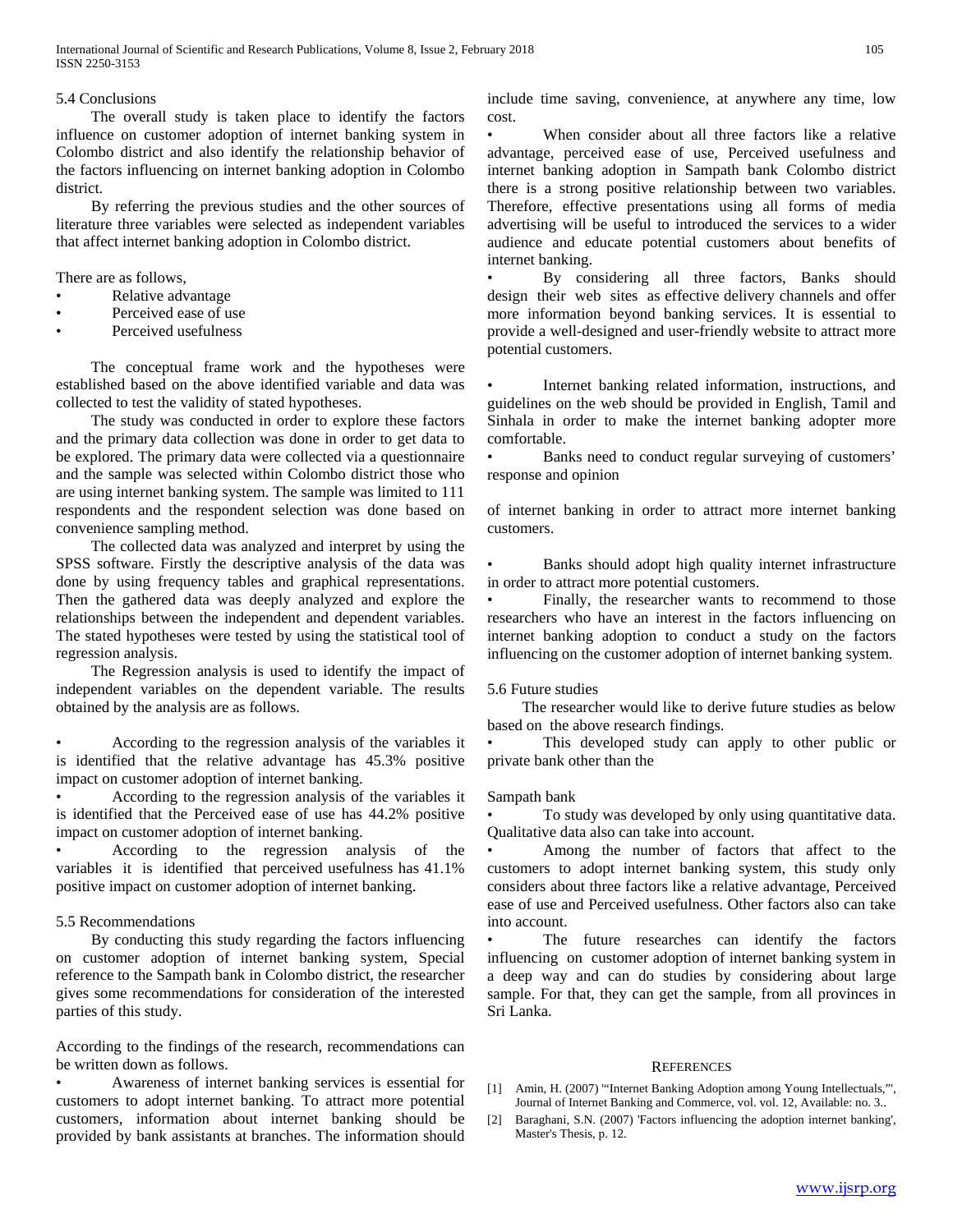- [3] Benamati and Serva (2007) '"Trust and Distrust in Online Banking: Their Role in Developing Countries,"', Information Technology for Development, vol. 13, pp. 161-175, Available: no. 2,.
- [4] Blachander, S. (2001) 'Internet Banking Patronage: An Empirical Investigation of Malaysia', Vol.5, June.
- Buckley, J. (2003) ' E-service quality and the public sector Managing Service Quality', pp. 453-463.
- [6] Burnham, B. (1996) 'The Internet's Impact on Retail Banking', no. Issue 4, : July 1. Carter, M.T. (1997) ' M. T. (1997) Factors affecting use of e-mail by public school principals of central Appalachian region. Doctoral dissertation, East Tennessee State University, Johnson City.'.
- [7] Chavan, j. (2013) ', "Internet Banking Benefits and Challenges in an Emerging Economy', International Journal of Research in Business Management, vol.1, Issue 1.
- [8] Cheung,C.S. (2000) ' "Understanding adoption and continual usage behaviour towards Internet Banking service in Hong Kong". '.
- [9] Cheung, W., Chang, .M.K. and Lai, V.S. (2000) ' "Prediction of Internet and world web usage at work". Decision Success', Vol.33. , pp.45-57.
- [10] Cho, D.Y., Kwon, H.J. and Lee, H.Y. (2007) 'Analysis of trust in internet and mobile', Proceedings of the 40th Hawaii International Conference on System Sciences.
- [11] Cooper, D.R. and Schindler, .P. (2001) Business Research Methods. New York: McGraw Hill.
- [12] Davis, F.D. (1989) 'Perceived Usefulness, Perceived Ease of Use, and User Acceptance of Information Technology', Management Information Systems Research Center, University of Minnesota, Vol. 13, no. No. 3, September, pp.319-340. Du,J. (2002) ' "Internet marketing strategy". '.
- [13] Du Plessis,P.J. and Rousseau, .G.G. (1999) 'Buyer Behaviour. Johannesburg: Thomson. '. Edojariogba, P. (2014) ' "Electronic Banking Channels and Customers' Preferences"', A Research Dissertation Submitted to the Department of Business Administration University of Benin, Nigeria.
- [14] Elisha, M.A. (2010) '"E-Banking in Developing Economy: Empirical Evidence from Nigeria"', Journal of Applied Quantitative Methods, vol. 5, Available: No.2..
- [15] Farokhian, S. and Sadeghi, T. (2011) 'A Model for Online Banking Services Quality by Behavioral Adoption Theories', Asian Journal of Business Management Studies, July.
- [16] Ghaith, W.A., Sanzogni, L. and Sandhu, K. (2010) 'factors influencing the adoption and usage of online services in saudi arabia',The Electronic Journal on Information Systems in Developing Countries, pp. 40, 1, 1-32.
- [17] Gronroos, C. (2000) 'The net offer model: A case example from the virtual market space. Management Decision', pp. 243-252.
- [18] Hamilton, B.A.&. (1996) 'The Internet's Impact on Retail Banking', July.
- [19] Hettiarachchi, H.A.H. (2013) 'Factors affecting to customer adoption of internet banking',Kelaniya Journal of Management, University of Kelaniya, 02(02): 68-87., pp. 86.
- [20] Hua, G. (2009) 'An experimental investigation of online banking adoption in china', internet banking and commerce, vol.14, April, Available: no.1.
- [21] Ibrahim, E., Joseph and Ibeh, K. (2006.) "Customers' Perception of Electronic Service Delivery in the Uk Retail Banking Sector,"', International Journal of Bank Marketing, vol.24, pp.475-493, Available: no. 7.
- [22] Jane, Hogarth and Hilgert (2004) '"The Adoption of Electronic Banking Technologies by US Consumers,"', International Journal of Bank Marketing,vol. 22, pp. 238-359, Available: no. 4.
- [23] Jayasiri, N.K. and Weerathunga, W.A.S.P. (2008) 'The journal of popularity of e- banking in sri lanka'.
- [24] Kaestner, R. (2008) '"Consumer Financial Literacy and the Impact of Online Banking on the Financial Behavior of Lower-Income Bank Customers,"', The Journal of Consumer Affairs,organizations and networks, Vol.10, pp. 59-83.
- [25] Kaleem, A. (2008) '"Bankers' Perceptions of Electronic Banking in Pakistan,"', Journal of Internet Banking and Commerce, vol. 13.
- [26] Karjaluoto, .H. (2002) ' "Electronic banking in Finland: Consumer Beliefs, Attitudes,Intentions, and Behaviors".', Journal of Financial Services Marketing,Vol. 6(4), pp.346-361.
- [27] Karjaluoto, H., Mattila, M. and Pento, T. (2002) Factors underlying attitude formation towards online banking in Finland,International

Journal of Bank Marketing, vol. 20, pp.261-272. Kotler, P. and Armstrong, G. (2000) 'Principles of Marketing',4 th edition.

- [28] Laforet, S. and Li, X. (2005) 'Consumers'attitude towards online and mobile banking in china', International Journal of Bank Marketing, vol.23, pp. 362- 380, Available: no. 5.
- [29] Lee, M.C. (2008) 'Predicting behavioural intention to use online banking:in procedings of the 19 th international conference on information managemnt.taiwan'.
- [30] Madden, G.G. and Savage, S. (2000) 'Factors Influencing the Adoption and Usage of Online srvices', The Electronic Journal on Information Systems in Developing Countries.
- [31] Mavri, M. and loannou, G. (2006) 'Consumers' perspectives on online banking services', International journal of consumer studies.
- [32] McKnight, D.H. and Chervany, N.L. (2002) 'What Trust Means in E-Commerce Customer Relationships: An Interdisciplinary Conceptual Typology'.
- [33] Min Kim, B., Widdows, R. and Yilmazer, T. (2005) 'The Determinants of Consumers' Adoption of Internet Banking '.
- [34] Mols, N.P. (1998) International journal of bank marketing, vol.16, no. 05.
- [35] Mols, N.P. (1999) 'The internet and Banks' strategic distribution channel decision', International journal of bank marketing.
- [36] Moon, J.W. and Kim, Y.G. (2001) 'Extending the TAM for a World-Wide-Web contex', Information & Management, pp. 217-230.
- [37] Napur, J.M. (2010) 'E-banking and customers' satisfaction in Bangaladesh', International Review of Business Reseach papers, vol.6, Available: number 4.
- [38] Nasri, W. (2011) 'Factors Influencing the Adoption of Internet Banking in Tunisia', International Journal of Business and Management, March.
- [39] Nehmzow, C. (1997) ' "The Internet will shake banking"s medieval foundations".', Journal of Internet banking and commerce..
- [40] Ortega, B.H., Martínez, J.J. and Hoyos, J.M.-D. (2007) 'An Analysis of Web Navigability in Spanish Internet Banking', European Management Journal,Vol. 12, pp.312–327., Available: No.1 - 13.
- [41] Ovia, J. (2002) "Payment System and Financial Innovations"', A paper presented at the Annual Policy Conference, November.
- [42] Park, S.Y. (2009) 'An Analysis of the Technology Acceptance Model in Understanding University Students' Behavioral Intention to Use e-Learning', An Analysis of the Technology Acceptance Model in Understanding University Students' Behavioral Intention, pp. 12 (3), 150– 162.
- [43] Plessis, D., P.J and Rousseau, G.G. (1999) ' Buyer Behaviour, A Multi-cultural Approach, (2nd ed.). Johannesburg: International Thomson Publishing'.
- [44] Polatoglu, V.N. and Ekin, S. (2001) 'An empirical investigation of the Turkish consumers' acceptance on Internet banking services', The International Journal of Bank Marketing, pp. 156-166.
- [45] Qureshi, T., Zafar, M. and Khan, M. (2008) '"Customer Acceptance of Online Banking in Developing Economies,"', Journal of Internet Banking and Commerce,vol. 13, Available: no. 1.
- [46] Qureshi, T.M., Zafar, M.K. and Khan, M.B. (2008) 'Customer Acceptance of Online Banking', Journal of Internet Banking and Commerce, vol. 13, April. Rahman, M.M. (2002) E-Banking in Bangladesh: Some Policy Implications. Rahman, M. (2009) 'E-Banking in Bangladesh: Some Policy Implications'. Rogers, E. (1983) 'Diffusion of innovations,Newyork;Free press'.
- [47] Rogers, E.M. (1995) Diffusion of innovations, Free Press; 4 edition, February. Rogers, E.M. (2003) Diffusion of innovations.New York;London:Free Press.
- [48] Safeena, R., Date, H. and Kammani, A. (2011) 'Internet Banking Adoption in an Emerging Economy: Indian Consumer's Perspective', International Arab Journal of e-Technology,Vol. 2, January, Available: No. 1.
- [49] Sathye, M. (1999) 'Adoption of intrnet banking by Australian consumers;an empirical investigational', International Journal of Bank Marketing,Vol.17, no. 7, December,pp.324 - 334.
- [50] Shah and Clarke (2009) '"E-Banking Management: Issues Solution, and Strategies", Information Science'.
- [51] Sharma, H. (2011) '"Bankers Perspectives on Electronic Banking"', Vol.1.
- [52] Shoemaker, F.F. (1971) 'Communication in Innovation: A Cross Cultural Approach', New York: The Free Press.